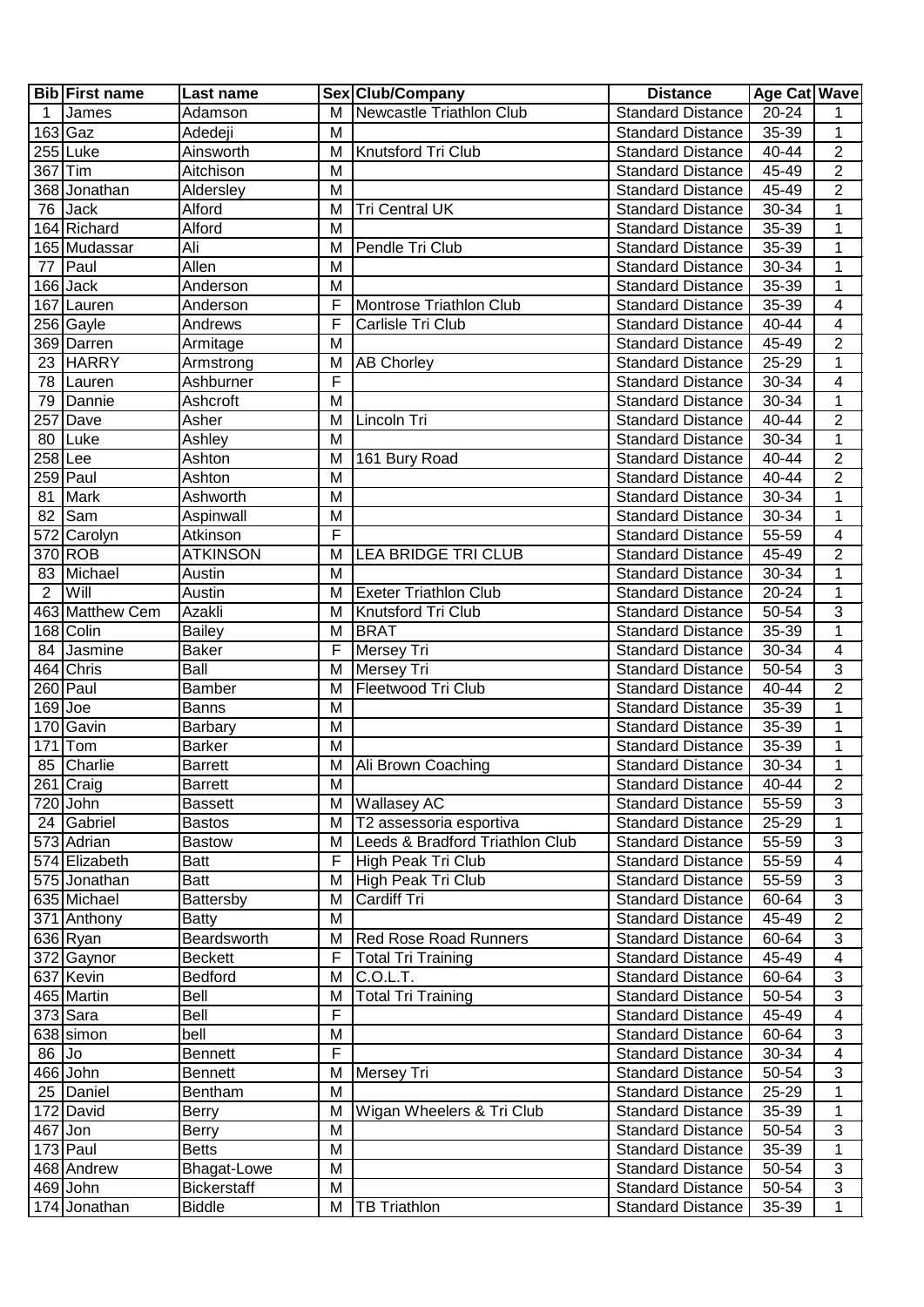|                      | 87   Tom               | Bill               | M                       | Stafford Tri Club                  | <b>Standard Distance</b> | 30-34     | 1                        |
|----------------------|------------------------|--------------------|-------------------------|------------------------------------|--------------------------|-----------|--------------------------|
|                      | 470 Daniel             | Billingham         | M                       |                                    | <b>Standard Distance</b> | 50-54     | 3                        |
|                      | $175$ Alec             | <b>Birch</b>       | M                       | <b>Stafford Tri Club</b>           | <b>Standard Distance</b> | 35-39     | $\mathbf 1$              |
|                      | $176$ Amy              | <b>Birch</b>       | F                       |                                    | <b>Standard Distance</b> | 35-39     | 4                        |
|                      | 471 Helen              | <b>Bird</b>        | F                       | Invictus Triathlon Club            | <b>Standard Distance</b> | 50-54     | $\overline{4}$           |
|                      | 374 Michelle           | <b>Bird</b>        | F                       | 100 Marathon Club                  | <b>Standard Distance</b> | 45-49     | $\overline{\mathcal{A}}$ |
| 576 Phil             |                        | <b>Bird</b>        | M                       | Wallasey AC                        | <b>Standard Distance</b> | 55-59     | $\overline{3}$           |
| $\overline{3}$       | Anna                   | <b>Birrell</b>     | F                       |                                    | <b>Standard Distance</b> | 20-24     | $\overline{\mathcal{A}}$ |
|                      | 26 Callum              | Bishop             | M                       |                                    | <b>Standard Distance</b> | 25-29     | $\overline{1}$           |
|                      | 262 Daniel             | Blackburn          | M                       | Leeds & Bradford Triathlon Club    | <b>Standard Distance</b> | $40 - 44$ | $\overline{2}$           |
|                      | 88 Fiona               | <b>Blagg</b>       | F                       | Manchester Triathlon Club          | <b>Standard Distance</b> | 30-34     | $\overline{4}$           |
|                      | 375 Peter              | <b>Blockley</b>    | M                       |                                    | <b>Standard Distance</b> | 45-49     | $\overline{2}$           |
|                      | $177$ Rick             | <b>Blundell</b>    | M                       |                                    | <b>Standard Distance</b> | 35-39     | $\overline{1}$           |
| 89                   | <b>Tom</b>             | Blundell           | M                       |                                    | <b>Standard Distance</b> | 30-34     | $\overline{1}$           |
|                      | 472 Christopher        | <b>Boles</b>       | M                       |                                    | <b>Standard Distance</b> | 50-54     | $\overline{3}$           |
|                      | 263 Gareth             | <b>Bolleurs</b>    | M                       |                                    | <b>Standard Distance</b> | 40-44     | $\overline{2}$           |
| 639 Jeff             |                        | <b>Bond</b>        | M                       | Tri Rivington                      | <b>Standard Distance</b> | 60-64     | $\overline{3}$           |
|                      | 90 Stuart              | <b>Bond</b>        | M                       | <b>Stafford Tri Club</b>           | <b>Standard Distance</b> | 30-34     | $\overline{1}$           |
|                      | $178$ Amy              | <b>Booth</b>       | F                       |                                    | <b>Standard Distance</b> | 35-39     | $\overline{4}$           |
|                      | 730 Erica              | <b>Booth</b>       | F                       | Horwich Tri Club                   | <b>Standard Distance</b> | 40-44     | $\overline{4}$           |
|                      | 734 George             | <b>Booth</b>       | M                       | <b>TriCentral UK</b>               | <b>Standard Distance</b> | $20 - 24$ | $\mathbf 1$              |
|                      | 179 Jonathan           | <b>Booth</b>       | M                       | <b>Total Tri Training</b>          | <b>Standard Distance</b> | 35-39     | $\mathbf 1$              |
|                      | 264 Derek              | Boothby            | M                       |                                    | <b>Standard Distance</b> | 40-44     | $\overline{c}$           |
| 27                   | Joe                    | Bosson             | M                       |                                    | <b>Standard Distance</b> | 25-29     | $\mathbf{1}$             |
|                      | 473 Clive              | <b>Boulton</b>     | M                       | Wrexham AAC                        | <b>Standard Distance</b> | 50-54     | $\overline{3}$           |
|                      | 474 John               | <b>Boycott</b>     | M                       | <b>Stafford Tri Club</b>           | <b>Standard Distance</b> | 50-54     | $\overline{3}$           |
|                      | 180 Kenny              | Boyd               | M                       |                                    | <b>Standard Distance</b> | 35-39     | $\mathbf 1$              |
|                      | 376 David              | Boyle              | M                       | Army Tri Club                      | <b>Standard Distance</b> | 45-49     | $\overline{2}$           |
|                      | 265 Andrew             | <b>Bracken</b>     | M                       |                                    | <b>Standard Distance</b> | 40-44     | $\overline{2}$           |
| 377 Lou              |                        | Bracken-Smith      | F                       | Jersey Tri Club                    | <b>Standard Distance</b> | 45-49     | $\overline{4}$           |
|                      | 475 Emma-Jane          | <b>Bradfield</b>   | F                       | <b>Warrington Tri Club</b>         | <b>Standard Distance</b> | 50-54     | $\overline{\mathbf{4}}$  |
|                      | $\overline{72}$ 2 Dave | <b>Bradley</b>     | M                       | <b>Huddersfield Triathlon Club</b> | <b>Standard Distance</b> | 65-69     | $\overline{3}$           |
|                      | 378 Kerry              | <b>Braithwaite</b> | F                       | Carlisle Tri Club                  | <b>Standard Distance</b> | 45-49     | $\overline{4}$           |
| 91                   | Nicola                 | Branscombe         | F                       |                                    | <b>Standard Distance</b> | 30-34     | $\overline{4}$           |
|                      | 266 Paul               | <b>Brewer</b>      | M                       | <b>Craven Energy</b>               | <b>Standard Distance</b> | 40-44     | $\overline{2}$           |
| 28                   | <b>Jack</b>            | <b>Bristow</b>     | M                       | <b>Total Tri Training</b>          | <b>Standard Distance</b> | 25-29     | $\mathbf{1}$             |
| $\overline{181}$ Jay |                        | <b>Brittles</b>    | $\overline{\mathsf{M}}$ | Mersey Tri                         | <b>Standard Distance</b> | $35 - 39$ | 1                        |
|                      | 267 Chris              | <b>Brookes</b>     | M                       |                                    | <b>Standard Distance</b> | 40-44     | $\overline{2}$           |
|                      | $29$ Sam               | <b>Broomhead</b>   | M                       |                                    | <b>Standard Distance</b> | 25-29     | 1                        |
| 4                    | Heloise                | <b>Brown</b>       | F                       |                                    | <b>Standard Distance</b> | 20-24     | 4                        |
|                      | 379 Colin              | <b>Browne</b>      | M                       | Carlisle Tri Club                  | <b>Standard Distance</b> | 45-49     | $\overline{2}$           |
|                      | 577 Peter              | <b>Bruce</b>       | M                       | Chester Tri Club                   | <b>Standard Distance</b> | 55-59     | 3                        |
|                      | $30$ Joe               | <b>Buckler</b>     | M                       |                                    | <b>Standard Distance</b> | 25-29     | 1                        |
|                      | 92 James               | <b>Budge</b>       | M                       |                                    | <b>Standard Distance</b> | 30-34     | $\mathbf{1}$             |
| 476 Tim              |                        | <b>Burnett</b>     | м                       | Wrecsam Tri                        | <b>Standard Distance</b> | 50-54     | 3                        |
|                      | 93 Hakan               | <b>Burton</b>      | M                       |                                    | <b>Standard Distance</b> | 30-34     | $\mathbf{1}$             |
|                      | 268 Mike               | <b>Bussell</b>     | M                       |                                    | <b>Standard Distance</b> | 40-44     | $\overline{2}$           |
|                      | $269$ Pete             | <b>Butterfield</b> | M                       | Peter Butterfield                  | <b>Standard Distance</b> | 40-44     | $\overline{2}$           |
|                      | 578 Alan               | <b>Buxton</b>      | M                       | <b>Bath Amphibians</b>             | <b>Standard Distance</b> | 55-59     | 3                        |
|                      | 579 Louise             | <b>Buxton</b>      | F                       | <b>Bath Amphibians</b>             | <b>Standard Distance</b> | 55-59     | $\overline{4}$           |
|                      | $182$ scott            | cain               | M                       |                                    | <b>Standard Distance</b> | 35-39     | 1                        |
|                      | 94 lain                | Cameron            | M                       |                                    | <b>Standard Distance</b> | 30-34     | 1                        |
| 477 lain             |                        | Campbell           | M                       | Montrose Triathlon Club            | <b>Standard Distance</b> | 50-54     | 3                        |
|                      | 380 paul               | campbell           | M                       |                                    | <b>Standard Distance</b> | 45-49     | $\overline{2}$           |
| 270 Kris             |                        | Capperauld         | M                       |                                    | <b>Standard Distance</b> | 40-44     | $\overline{2}$           |
|                      | 95 Drew                | Cardoo             | M                       |                                    | <b>Standard Distance</b> | 30-34     | 1                        |
| 640 Jill             |                        | Carlin             | F                       | Warrington Tri Club                | <b>Standard Distance</b> | 60-64     | 4                        |
|                      | 478 Oliver             | Carter             | M                       | Montrose Triathlon Club            | <b>Standard Distance</b> | 50-54     | $\overline{3}$           |
|                      | 271 Grant              | Carter-Moore       | м                       | Chester Tri Club                   | <b>Standard Distance</b> | 40-44     | $\overline{2}$           |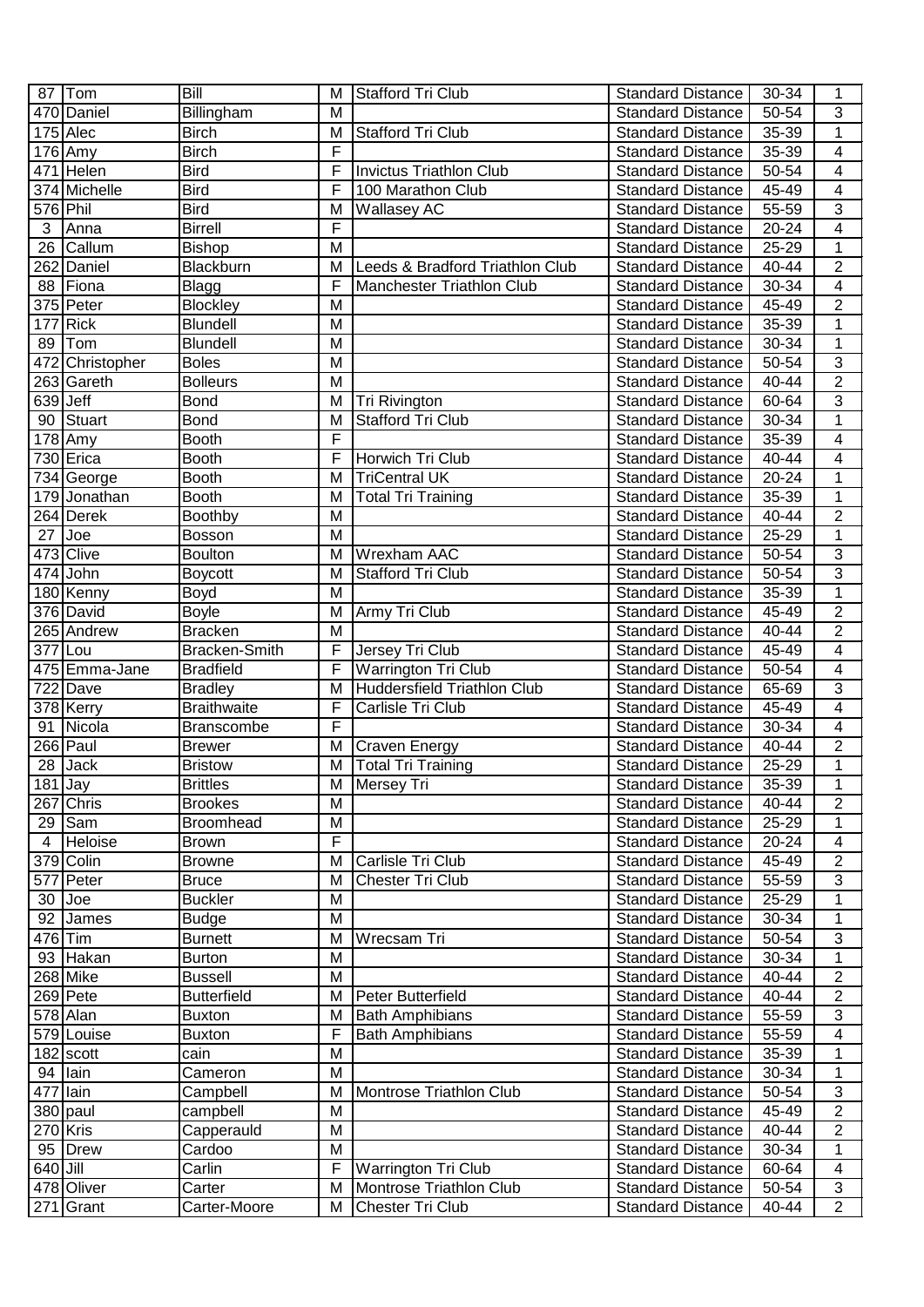|            | 381 Anthony            | Cavanagh         |                         | M NWR                            | <b>Standard Distance</b> | 45-49     | $\overline{2}$ |
|------------|------------------------|------------------|-------------------------|----------------------------------|--------------------------|-----------|----------------|
|            | 272 James              | Chadwick         | M                       |                                  | <b>Standard Distance</b> | 40-44     | 2              |
| 5          | Oliver                 | Chadwick         | M                       | <b>Wallasey AC</b>               | <b>Standard Distance</b> | 20-24     | $\mathbf{1}$   |
|            | $580$ Paul             | Chesworth        | M                       | TTT                              | <b>Standard Distance</b> | 55-59     | 3              |
| 31 $Kat$   |                        | Chichester Kaner | F                       |                                  | <b>Standard Distance</b> | 25-29     | $\overline{4}$ |
|            | 96 MATTHEW             | <b>CHIPPING</b>  | M                       |                                  | <b>Standard Distance</b> | 30-34     | 1              |
|            | 183 Lewis              | Cholerton        | M                       | <b>Torbay Tri Club</b>           | <b>Standard Distance</b> | 35-39     | $\mathbf{1}$   |
|            | 641 David              | Clamp            | M                       | Knutsford Tri Club               | <b>Standard Distance</b> | 60-64     | $\overline{3}$ |
|            | 642 James              | Claydon          | M                       |                                  | <b>Standard Distance</b> | 60-64     | 3              |
|            | 581 Vicky              | Claydon          | F                       |                                  | <b>Standard Distance</b> | 55-59     | 4              |
|            | 273 Paul               | Clynes           | M                       | Rochdale Tri Club                | <b>Standard Distance</b> | $40 - 44$ | $\overline{2}$ |
|            | 675 David              | Cochrane         | M                       | Jersey Tri Club                  | <b>Standard Distance</b> | 65-69     | $\overline{3}$ |
|            | 693 Terrance           | Cocking          | M                       |                                  | <b>Standard Distance</b> | 75-79     | $\overline{3}$ |
|            | 479 Damian             | Cole             | M                       |                                  | <b>Standard Distance</b> | 50-54     | $\overline{3}$ |
| 97         | Josh                   | Cole             | M                       | Zoom Triathlon                   | Standard Distance        | 30-34     | $\mathbf{1}$   |
|            | 480 Brett              | Connolly         | M                       |                                  | <b>Standard Distance</b> | 50-54     | $\overline{3}$ |
|            | 481 Richard            | Conway           | M                       | Team Tri Guru                    | <b>Standard Distance</b> | 50-54     | $\overline{3}$ |
|            | $\overline{27}$ 4 Andy | Coole            | M                       |                                  | <b>Standard Distance</b> | 40-44     | $\overline{2}$ |
|            | 98 Daniel              | Coonan           | M                       | North Endurance                  | <b>Standard Distance</b> | 30-34     | $\mathbf{1}$   |
|            | 482 Alan               | Copland          | M                       | <b>Leeds Triathlon Centre</b>    | <b>Standard Distance</b> | 50-54     | $\overline{3}$ |
| 32         | Joshua                 | Cordingley       | M                       |                                  | <b>Standard Distance</b> | 25-29     | 1              |
|            | 184 Adam               | Corlett          | M                       |                                  | <b>Standard Distance</b> | 35-39     | 1              |
|            | 99 Matthew             | Corlett          | M                       |                                  | <b>Standard Distance</b> | 30-34     | $\mathbf 1$    |
|            | 275 Rebecca            | Cosgrove         | F                       |                                  | <b>Standard Distance</b> | 40-44     | 4              |
|            | 100 Josh               | Costello         | M                       |                                  | <b>Standard Distance</b> | 30-34     | 1              |
|            | 101 Niall              | Cotterhill       | M                       |                                  | <b>Standard Distance</b> | 30-34     | $\mathbf{1}$   |
| 483 Ed     |                        | Cotton           | M                       |                                  | <b>Standard Distance</b> | 50-54     | $\overline{3}$ |
|            | 643 Pamela             | Coughlan         | F                       | Carlisle Tri Club                | <b>Standard Distance</b> | 60-64     | 4              |
|            | 676 Michael            | Covell           | M                       | Challenge Tri Camp               | <b>Standard Distance</b> | 65-69     | $\sqrt{3}$     |
| 582 Lisa   |                        | Cox              | F                       | High Peak Tri Club               | <b>Standard Distance</b> | 55-59     | 4              |
|            | $185$ Nick             | Craig            | M                       |                                  | <b>Standard Distance</b> | 35-39     | $\mathbf{1}$   |
|            | 484 Amanda             | Craven           | F                       | Mersey Tri                       | <b>Standard Distance</b> | 50-54     | 4              |
| $644$ Bill |                        | Crawshaw         | M                       | Wrecsam Tri                      | <b>Standard Distance</b> | 60-64     | $\overline{3}$ |
| 583 Tim    |                        | Criddle          | M                       | <b>Manchester Triathlon Club</b> | <b>Standard Distance</b> | 55-59     | $\overline{3}$ |
|            | 485 Edward             | Crisp            | M                       | <b>TCUK</b>                      | <b>Standard Distance</b> | 50-54     | $\overline{3}$ |
|            | 726 Martine            | Crofts           | F                       | Wellingborough & District AC     | <b>Standard Distance</b> | 35-39     | 4              |
| $186$ Joe  |                        | Crossfield       | $\overline{\mathsf{M}}$ |                                  | Standard Distance        | $35 - 39$ | 1              |
|            | 584 Martin             | Cullen           | M                       | North Bolton Tri                 | <b>Standard Distance</b> | 55-59     | 3              |
|            | 486 Victoria           | Curry            | F                       | Wooler R C                       | <b>Standard Distance</b> | 50-54     | 4              |
|            | 276 James              | Da Costa         | M                       |                                  | <b>Standard Distance</b> | 40-44     | $\overline{2}$ |
|            | 487 Carolyn            | Dales            | F                       |                                  | <b>Standard Distance</b> | 50-54     | 4              |
|            | 277 Christopher        | Dallender        | M                       |                                  | Standard Distance        | 40-44     | $\overline{2}$ |
|            | $102$ Alex             | Dalton           | M                       | <b>Tri Preston</b>               | <b>Standard Distance</b> | 30-34     | 1              |
|            | 278 Martin             | Darby            | M                       |                                  | <b>Standard Distance</b> | 40-44     | $\overline{2}$ |
|            | 645 Simon              | Davenport        | M                       |                                  | <b>Standard Distance</b> | 60-64     | 3              |
|            | 382 Martin             | Davies           | M                       | A&T                              | <b>Standard Distance</b> | 45-49     | $\overline{2}$ |
|            | $33$ Amy               | Davis            | F                       | <b>Brighton Phoenix</b>          | <b>Standard Distance</b> | 25-29     | 4              |
|            | 34 Luke                | Davis            | M                       |                                  | <b>Standard Distance</b> | 25-29     | $\mathbf{1}$   |
|            | 585 Steve              | Davis            | M                       | <b>Warrington Tri Club</b>       | <b>Standard Distance</b> | 55-59     | 3              |
|            | 383 Andrew             | Dawkins          | M                       |                                  | <b>Standard Distance</b> | 45-49     | $\overline{2}$ |
|            | 279 richard            | de napoli        | M                       |                                  | <b>Standard Distance</b> | 40-44     | $\overline{c}$ |
| 488 Kirk   |                        | Dean             | M                       | C.i.t.C cycling club             | <b>Standard Distance</b> | 50-54     | 3              |
|            | 489 Toby               | Dean             | M                       | Team Nagi                        | <b>Standard Distance</b> | 50-54     | 3              |
|            | 586 Anne               | Dehapiot         | F                       | Hampstead Triathlon Club         | <b>Standard Distance</b> | 55-59     | 4              |
|            | 384 Mark               | Dempsey          | M                       | Mersey Tri                       | <b>Standard Distance</b> | 45-49     | $\overline{2}$ |
|            | 280 Anthony            | Denny            | м                       |                                  | <b>Standard Distance</b> | 40-44     | $\overline{2}$ |
|            | 187 Alexandra          | Dent             | F                       | C.O.L.T.                         | <b>Standard Distance</b> | 35-39     | 4              |
|            | 646 Simone             | Derweduwen       | F                       | Ribby Hall Tri Club              | <b>Standard Distance</b> | 60-64     | 4              |
| $103$ Ben  |                        | Dewhirst         | м                       | <b>GMFRS</b>                     | <b>Standard Distance</b> | 30-34     | $\mathbf{1}$   |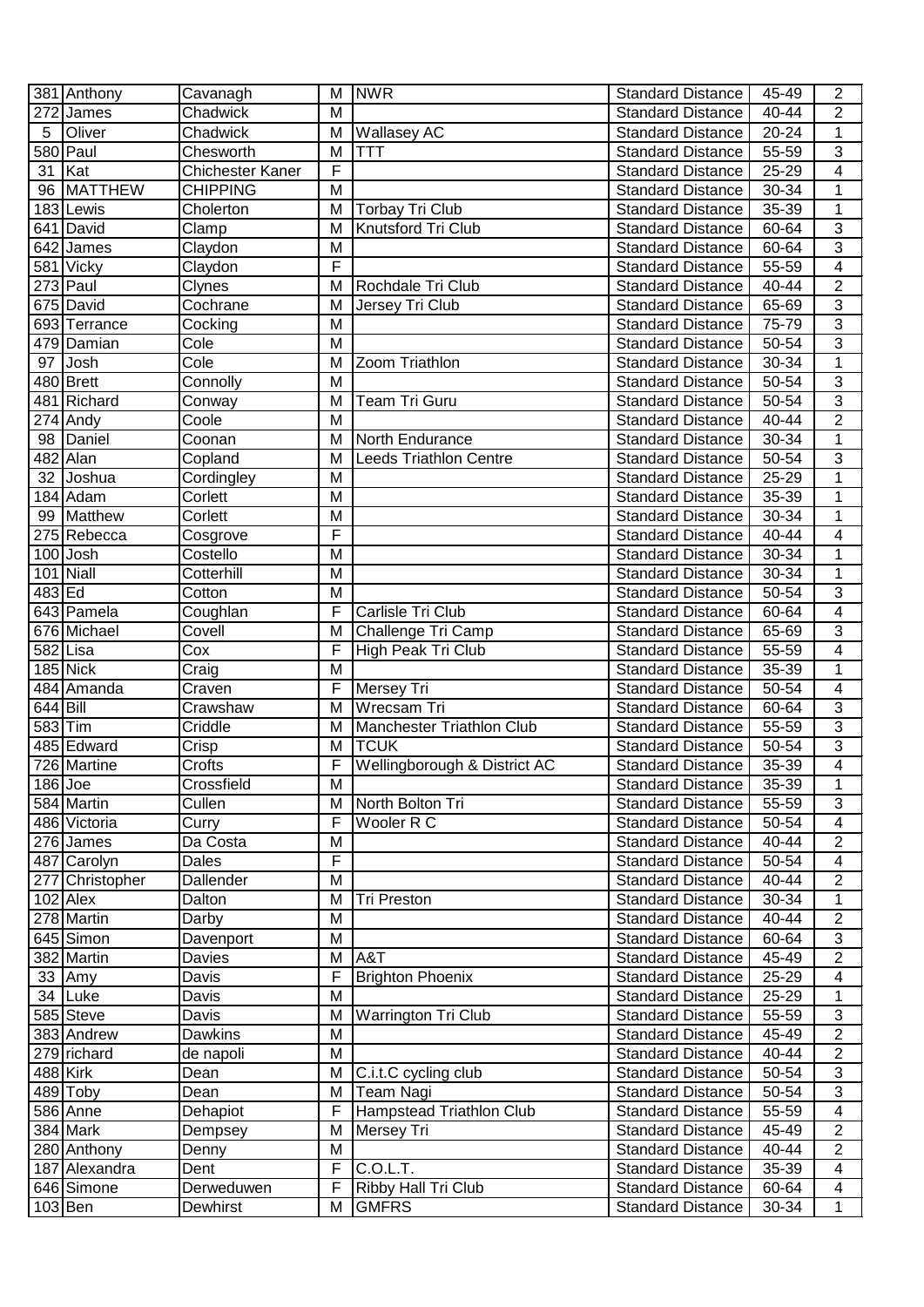|                | 281 Kerry     | Dewhirst        | F | <b>Red Rose Road Runners</b>        | <b>Standard Distance</b> | $40 - 44$ | 4                        |
|----------------|---------------|-----------------|---|-------------------------------------|--------------------------|-----------|--------------------------|
|                | $104$ Alex    | Dickinson       | M | Manchester Triathlon Club           | <b>Standard Distance</b> | 30-34     | $\overline{1}$           |
|                | 385 Adam      | Diver           | M | Fleetwood Tri Club                  | <b>Standard Distance</b> | 45-49     | $\overline{\mathbf{c}}$  |
|                | 490 Annie     | Dodd            | F | <b>Kingfisher Triathletes</b>       | <b>Standard Distance</b> | 50-54     | $\overline{4}$           |
| 6              | Kerstin       | Dodd            | F | Carlisle Tri Club                   | <b>Standard Distance</b> | 20-24     | 4                        |
|                | 105 James     | Donegan         | M | Total Tri Training                  | <b>Standard Distance</b> | 30-34     | $\mathbf{1}$             |
|                | 386 Mike      | Drane           | м |                                     | <b>Standard Distance</b> | 45-49     | $\overline{c}$           |
| $106$ Joe      |               | <b>Driscoll</b> | M |                                     | <b>Standard Distance</b> | 30-34     | $\mathbf{1}$             |
|                | 647 David     | <b>Driver</b>   | м | <b>Bolton Tri</b>                   | <b>Standard Distance</b> | 60-64     | $\overline{3}$           |
|                | 282 Kevin     | Dunbar          | M | St Helens Tri                       | <b>Standard Distance</b> | 40-44     | $\overline{2}$           |
|                | 283 Chris     | Dunn            | M | <b>Limitless Triathlon Coaching</b> | <b>Standard Distance</b> | $40 - 44$ | $\overline{2}$           |
|                | 648 Paul      | Dunn            | M |                                     | <b>Standard Distance</b> | 60-64     | $\overline{3}$           |
|                | 107 Matan     | Duveen          | M | <b>Chesterfield Tri Club</b>        | <b>Standard Distance</b> | 30-34     | 1                        |
|                | 703 Joshua    | Duxbury         | M |                                     | <b>Standard Distance</b> | 30-34     | $\overline{1}$           |
|                | 491 Rachel    | Eaton           | F | <b>Westcroft Triathlon Club</b>     | Standard Distance        | 50-54     | 4                        |
|                | 677 Keith     | Edge            | M | <b>Team Deane</b>                   | <b>Standard Distance</b> | 65-69     | $\overline{3}$           |
|                | 387 Jennifer  | Edlington       | F | North Bolton Tri                    | <b>Standard Distance</b> | 45-49     | $\overline{\mathbf{4}}$  |
|                | 492 Mark      | Edmonds         | M |                                     | <b>Standard Distance</b> | 50-54     | $\overline{3}$           |
|                | 493 Martyn    | Edwards         | M | Manx Tri Club                       | <b>Standard Distance</b> | 50-54     | $\overline{3}$           |
|                | 494 Robbie    | Edwards         | M | The Endurance Store                 | <b>Standard Distance</b> | 50-54     | $\overline{3}$           |
|                | $735$ Toby    | Edwards         | M | Jersey triathlon                    | <b>Standard Distance</b> | 30-34     | $\mathbf 1$              |
|                | 495 Jonny     | Eglin           | M |                                     | <b>Standard Distance</b> | 50-54     | $\overline{3}$           |
|                | 587 Andrew    | Ehrlich         | M |                                     | <b>Standard Distance</b> | 55-59     | $\overline{3}$           |
|                | 649 Martin    | Elis            | M | <b>Halifax Harriers</b>             | <b>Standard Distance</b> | 60-64     | 3                        |
|                | 496 Mary-Anne | Elkington       | F |                                     | <b>Standard Distance</b> | 50-54     | $\overline{\mathbf{4}}$  |
|                | 497 Stephen   | Ellison         | M | Pro Endurance Coaching              | <b>Standard Distance</b> | 50-54     | $\overline{3}$           |
|                | 498 Robert    | Engledow        | M |                                     | <b>Standard Distance</b> | 50-54     | $\overline{3}$           |
|                | 35 Connor     | Ethell          | M | North Endurance                     | <b>Standard Distance</b> | 25-29     | $\mathbf 1$              |
|                | 188 Chris     | Evans           | M | HoneyBadgers Tri Club               | <b>Standard Distance</b> | 35-39     | $\mathbf 1$              |
|                | 650 Helen     | Evans           | F | Leeds & Bradford Triathlon Club     | <b>Standard Distance</b> | 60-64     | $\overline{\mathbf{4}}$  |
|                | $499$ Toby    | Evans           | M |                                     | <b>Standard Distance</b> | 50-54     | $\overline{3}$           |
|                | 284 Jenny     | Evans-Hill      | F | C.O.L.T.                            | <b>Standard Distance</b> | 40-44     | $\overline{\mathbf{4}}$  |
|                | 189 Mark      | Farley          | M |                                     | <b>Standard Distance</b> | 35-39     | $\mathbf{1}$             |
| 588 lan        |               | Farnworth       | M |                                     | <b>Standard Distance</b> | 55-59     | 3                        |
|                | 589 John      | Farrell         | M | Gog Triathlon Club                  | <b>Standard Distance</b> | 55-59     | $\overline{3}$           |
|                | 108 Jonathan  | Farrell         | M |                                     | <b>Standard Distance</b> | 30-34     | $\mathbf 1$              |
|                | 285 Michelle  | Farrell         | F | Gog Triathlon Club                  | <b>Standard Distance</b> | $40 - 44$ | $\overline{4}$           |
|                | 500 David     | Farrington      | M | Congleton CC                        | <b>Standard Distance</b> | 50-54     | 3                        |
|                | 109 Bethan    | Faulkner        | F | Warrington Tri Club                 | <b>Standard Distance</b> | 30-34     | 4                        |
|                | 286 Carole    | Fearon          | F | Carlisle Tri Club                   | <b>Standard Distance</b> | 40-44     | 4                        |
|                | 190 Jonny     | Fearon          | M | Carlisle Tri Club                   | <b>Standard Distance</b> | 35-39     | 1                        |
|                | 590 Adrian    | Feasby          | M | Swim-1st Tri Club                   | <b>Standard Distance</b> | 55-59     | 3                        |
|                | 388 Andrew    | Fenney          | M | St Helens Tri                       | <b>Standard Distance</b> | 45-49     | $\overline{2}$           |
|                | 36 Laura      | Ferguson        | F | Mersey Tri                          | <b>Standard Distance</b> | 25-29     | $\overline{\mathbf{4}}$  |
| 37             | Luke          | Finch           | M |                                     | <b>Standard Distance</b> | 25-29     | $\mathbf{1}$             |
|                | $591$ Kath    | Finn            | F | Kendal Tri Club                     | <b>Standard Distance</b> | 55-59     | 4                        |
|                | 678 Patrick   | Finn            | M | Kendal Tri Club                     | <b>Standard Distance</b> | 65-69     | $\overline{3}$           |
|                | 501 Emma      | Fisher          | F | Challenge Tri Camp                  | <b>Standard Distance</b> | 50-54     | $\overline{\mathcal{A}}$ |
|                | 389 Jason     | Fitzpatrick     | M |                                     | <b>Standard Distance</b> | 45-49     | $\overline{2}$           |
|                | 191 Daniel    | Flanagan        | M | Mersey Tri                          | <b>Standard Distance</b> | 35-39     | 1                        |
|                | 390 Brett     | Fletcher        | M | C.0.L.T.                            | <b>Standard Distance</b> | 45-49     | $\overline{2}$           |
|                | 391 David     | Fletcher        | M | Barracuda Triathlon Club            | <b>Standard Distance</b> | 45-49     | 2                        |
|                | 392 Janet     | Fletcher        | F | Wight Tri                           | <b>Standard Distance</b> | 45-49     | $\overline{4}$           |
|                | 688 paul      | fletcher        | M | <b>Fletcher Properties</b>          | <b>Standard Distance</b> | 70-74     | 3                        |
| 393 Tim        |               | Fletcher        | M | Manchester Triathlon Club           | <b>Standard Distance</b> | 45-49     | $\overline{2}$           |
|                | 287 Allen     | Flockhart       | M | Newhaven Harbour Triathlon Club     | <b>Standard Distance</b> | 40-44     | $\overline{2}$           |
| $\overline{7}$ | Joseph        | Forrest         | м |                                     | <b>Standard Distance</b> | 20-24     | $\mathbf 1$              |
|                | 502 Susie     | Foster          | F | Swans Tri Club                      | <b>Standard Distance</b> | 50-54     | 4                        |
|                | $288$ Anthony | Frazer          | M |                                     | <b>Standard Distance</b> | 40-44     | $\overline{2}$           |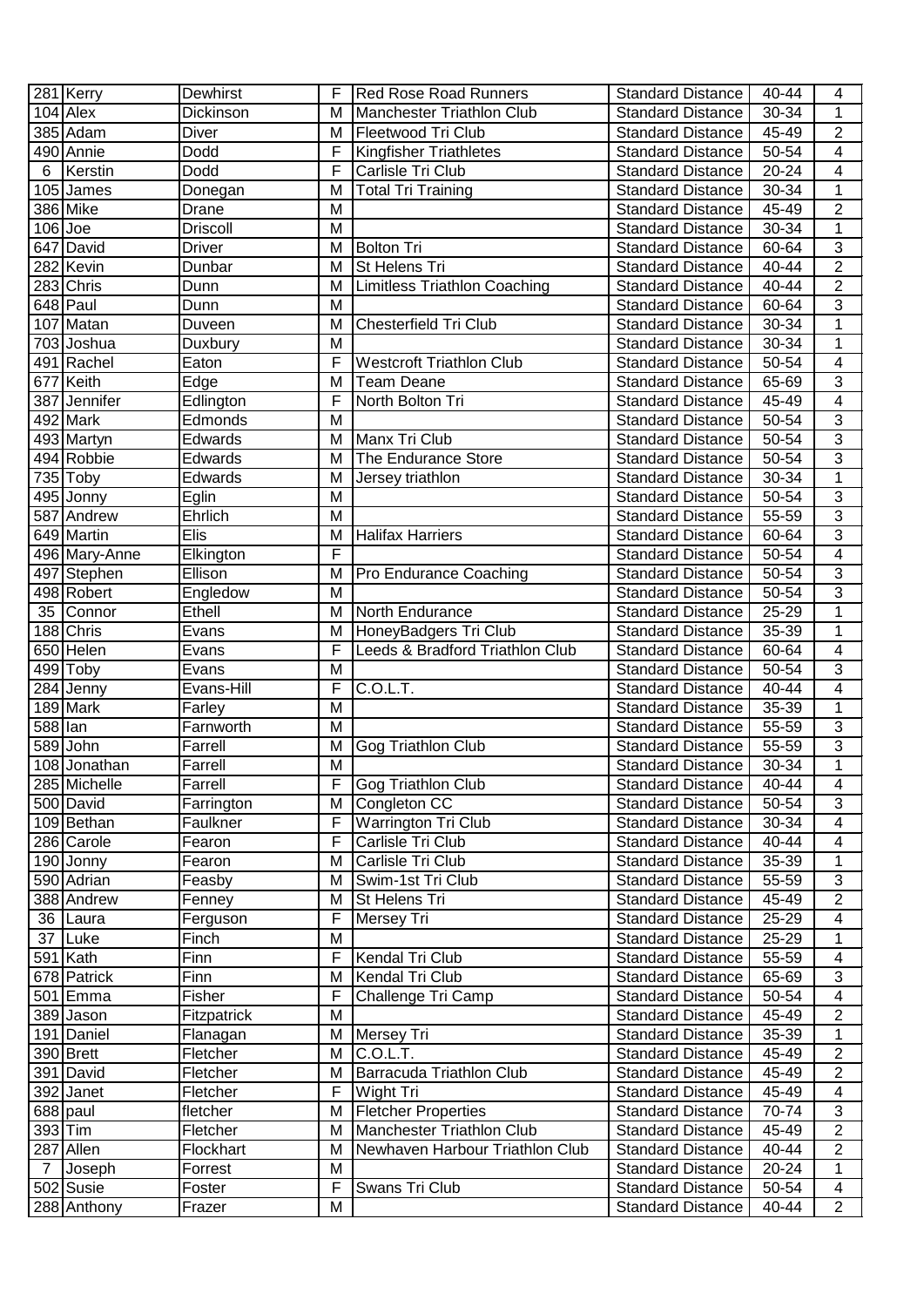|             | 592 Janette   | Freeman     | F              | <b>Horsforth Harriers</b>       | <b>Standard Distance</b> | 55-59     | 4                         |
|-------------|---------------|-------------|----------------|---------------------------------|--------------------------|-----------|---------------------------|
|             | 593 Paul      | Freeman     | M              | Leeds & Bradford Triathlon Club | <b>Standard Distance</b> | 55-59     | $\overline{3}$            |
|             | 394 John Neil | Fulstow     | M              | West Wales Fitness Coaching     | <b>Standard Distance</b> | 45-49     | $\overline{2}$            |
|             | 38 Antonio    | Gagliasso   | M              |                                 | <b>Standard Distance</b> | 25-29     | 1                         |
|             | 289 Jonjo     | Gallagher   | M              |                                 | <b>Standard Distance</b> | 40-44     | $\overline{2}$            |
|             | 503 David     | Galvin      | M              |                                 | <b>Standard Distance</b> | 50-54     | $\overline{3}$            |
|             | 110 Fern      | Gardner     | F              | <b>Total Tri Training</b>       | <b>Standard Distance</b> | 30-34     | $\overline{\mathbf{4}}$   |
|             | 39 Dan        | Garlick     | M              |                                 | <b>Standard Distance</b> | 25-29     | 1                         |
|             | $395$ John    | Garnsey     | M              |                                 | <b>Standard Distance</b> | 45-49     | $\overline{2}$            |
|             | 396 Dave      | Gaskell     | M              | Knutsford Tri Club              | <b>Standard Distance</b> | 45-49     | $\overline{2}$            |
|             | 504 david     | gaskell     | M              | <b>RRAMS</b>                    | <b>Standard Distance</b> | $50 - 54$ | $\overline{3}$            |
|             | 192 Shantelle | Gaston-Hird | F              | <b>Smiling Tri Coach</b>        | <b>Standard Distance</b> | 35-39     | $\overline{4}$            |
| $505$ Joe   |               | Gavelle     | M              | Rotherham metro                 | <b>Standard Distance</b> | 50-54     | $\overline{3}$            |
| 8           | Caitlin       | Gelder      | F              | <b>Manx Tri Club</b>            | <b>Standard Distance</b> | 20-24     | $\overline{4}$            |
|             | 397 Richard   | George      | M              | Manx Tri Club                   | <b>Standard Distance</b> | 45-49     | $\overline{2}$            |
|             | 193 Rebecca   | Gerrard     | F              |                                 | <b>Standard Distance</b> | 35-39     | $\overline{\mathcal{A}}$  |
|             | 111 Kirsty    | Gibbs       | F              | Neston Family Tri               | <b>Standard Distance</b> | 30-34     | $\overline{\mathbf{4}}$   |
|             | 112 Elena     | Giberti     | F              |                                 | <b>Standard Distance</b> | 30-34     | $\overline{4}$            |
|             | 398 Dominic   | Gibson      | M              | Stafford Tri Club               | <b>Standard Distance</b> | 45-49     | $\overline{2}$            |
|             | 708 John      | Gilbert     | M              | <b>Knowsley Harriers</b>        | <b>Standard Distance</b> | 35-39     | 1                         |
|             | 506 Kirsty    | Gill        | F              | Walden Velo                     | <b>Standard Distance</b> | 50-54     | 4                         |
|             | 679 Lorraine  | Gillan      | F              |                                 | <b>Standard Distance</b> | 65-69     | $\overline{\mathbf{4}}$   |
|             | 290 Nick      | Gkikas      | M              |                                 | <b>Standard Distance</b> | 40-44     | $\overline{2}$            |
|             | 507 Mark      | Glynn       | M              | St Helens Tri                   | <b>Standard Distance</b> | 50-54     | 3                         |
|             | 194 Michael   | Godfrey     | м              |                                 | <b>Standard Distance</b> | 35-39     | $\mathbf 1$               |
|             | 508 Peter     | Goodfellow  | M              | Sheffield Triathlon Club        | <b>Standard Distance</b> | 50-54     | $\overline{3}$            |
|             | $113$ Mike    | Goodwin     | M              | <b>TriCentralUK</b>             | <b>Standard Distance</b> | 30-34     | $\mathbf 1$               |
| 509 Lisa    |               | Gower       | F              | Tri Logic Cornwall              | <b>Standard Distance</b> | 50-54     | $\overline{\mathbf{4}}$   |
|             | 291 Stefan    | Grady       | M              | St Helens Tri                   | <b>Standard Distance</b> | 40-44     | $\boldsymbol{2}$          |
|             | 651 Virgina   | Graham      | F              | Andover Triathlon Club          | <b>Standard Distance</b> | 60-64     | $\overline{4}$            |
| 292 AI      |               | Grantham    | M              |                                 | <b>Standard Distance</b> | 40-44     | $\overline{2}$            |
| 399 Lisa    |               | Grantham    | F              | Pensby Runners                  | <b>Standard Distance</b> | 45-49     | $\overline{\mathbf{4}}$   |
|             | 400 Paul      | Graveney    | M              | Stockport Tri Club              | <b>Standard Distance</b> | 45-49     | $\overline{2}$            |
|             | $114$ Geoff   | Gray        | M              |                                 | <b>Standard Distance</b> | 30-34     | $\overline{1}$            |
|             | 195 Chris     | Green       | M              | Wigan harriers tri              | <b>Standard Distance</b> | 35-39     | $\mathbf 1$               |
|             | 594 Nikki     | Green       | F              | Rochdale Tri Club               | <b>Standard Distance</b> | 55-59     | 4                         |
|             | 40 Bradley    | Greenway    | $\overline{M}$ |                                 | Standard Distance        | $25 - 29$ | 1                         |
|             | 115 Daniel    | Griffiths   | M              |                                 | <b>Standard Distance</b> | 30-34     | 1                         |
|             | 196 Corinne   | Grimes      | F              | Bollington Triathalon club      | <b>Standard Distance</b> | 35-39     | 4                         |
|             | 401 Claire    | Grimmer     | F              | Knutsford Tri Club              | <b>Standard Distance</b> | 45-49     | 4                         |
|             | 402 Stuart    | Hadley      | M              | Halesowen Tri                   | <b>Standard Distance</b> | 45-49     | $\overline{2}$            |
|             | 403 Steve     | Hall        | M              |                                 | <b>Standard Distance</b> | 45-49     | $\overline{2}$            |
|             | $197$ Jane    | Halliday    | F              | <b>Tri Training Harder</b>      | <b>Standard Distance</b> | 35-39     | $\overline{\mathbf{4}}$   |
|             | 510 Clinton   | Halsall     | M              | Trail n Ale                     | <b>Standard Distance</b> | 50-54     | 3                         |
|             | 198 Carl      | Hamer       | M              | <b>Tri Central UK</b>           | <b>Standard Distance</b> | 35-39     | 1                         |
|             | 41 Karim      | Hammad      | M              | <b>Mersey Tri</b>               | <b>Standard Distance</b> | 25-29     | $\mathbf{1}$              |
|             | 116 Alexander | Hammant     | M              |                                 | <b>Standard Distance</b> | 30-34     | 1                         |
|             | $404$ John    | Hammond     | M              | Mersey Tri                      | <b>Standard Distance</b> | 45-49     | $\overline{2}$            |
|             | 595 John      | Hamon       | M              |                                 | <b>Standard Distance</b> | 55-59     | $\ensuremath{\mathsf{3}}$ |
|             | $405$ Nick    | Hannah      | M              | Shibden Cycling Club            | <b>Standard Distance</b> | 45-49     | $\overline{2}$            |
|             | 293 Nicola    | Hargreaves  | F              | Chorley Atheltics & Tri Club    | <b>Standard Distance</b> | 40-44     | $\overline{\mathcal{A}}$  |
|             | 511 Gareth    | Harries     | M              |                                 | <b>Standard Distance</b> | 50-54     | 3                         |
|             | 42 Nathan     | Harris      | M              | Leven Valley AC                 | <b>Standard Distance</b> | 25-29     | 1                         |
|             | 294 Claire    | Harrison    | F              |                                 | <b>Standard Distance</b> | 40-44     | 4                         |
|             | 406 Sarah     | Harrison    | F              | Sheffield Triathlon Club        | <b>Standard Distance</b> | 45-49     | 4                         |
|             | 295 lestyn    | Harrod      | M              |                                 | <b>Standard Distance</b> | 40-44     | $\overline{2}$            |
|             | 199 James     | Harwood     | M              |                                 | <b>Standard Distance</b> | 35-39     | 1                         |
| $652$  Bill |               | Haslam      | M              | Pactrac                         | <b>Standard Distance</b> | 60-64     | 3                         |
|             | 596 Sarah     | Haslam      | F              | Pactrac                         | <b>Standard Distance</b> | 55-59     | $\overline{4}$            |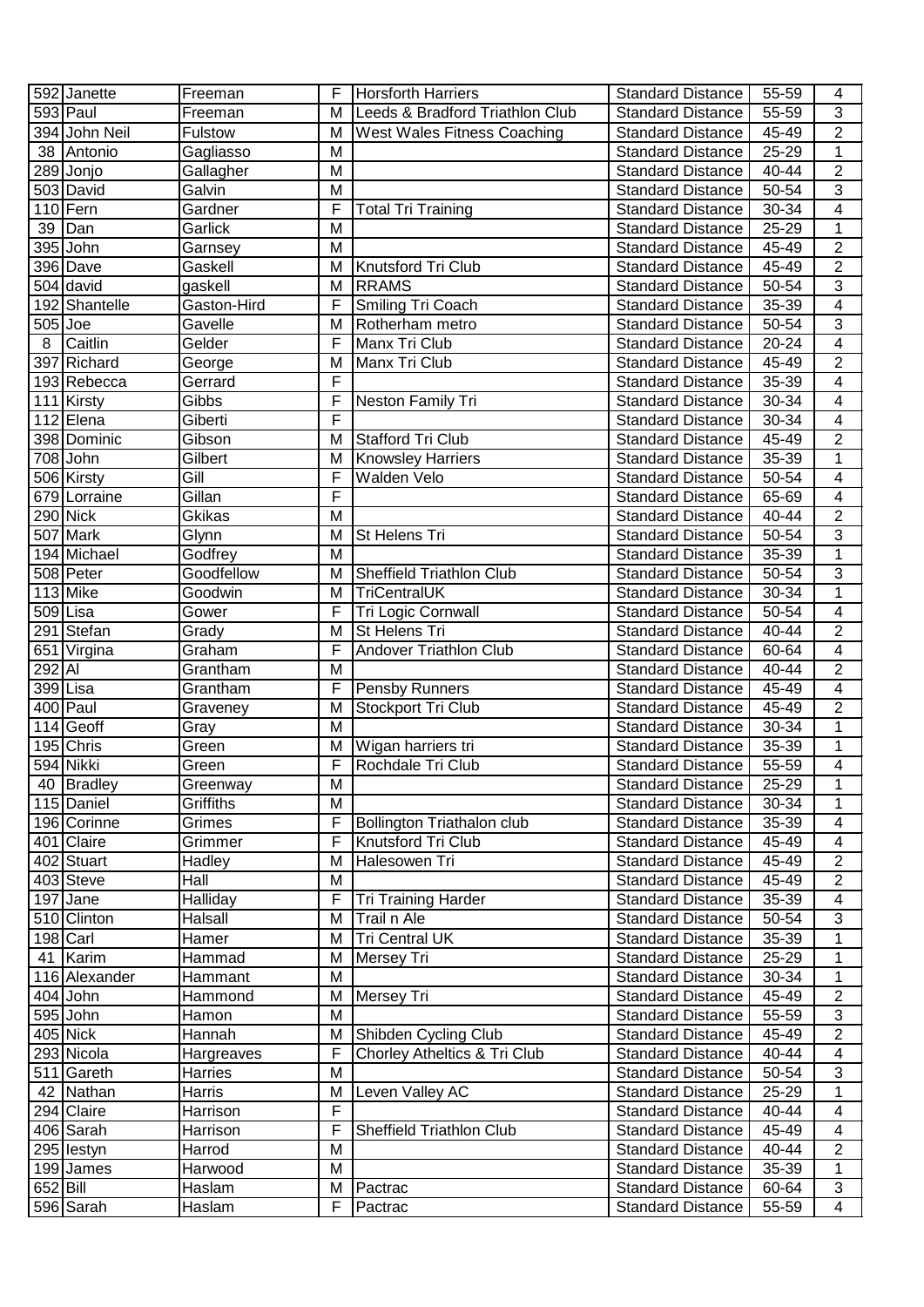|                       | 689 Peter              | Hawcroft              | M              | Birmingham Running Athletics & Tri   Standard Distance |                          | 70-74     | 3                       |
|-----------------------|------------------------|-----------------------|----------------|--------------------------------------------------------|--------------------------|-----------|-------------------------|
|                       | 512 Joanne             | <b>Hawkins</b>        | F              | Manx Tri Club                                          | <b>Standard Distance</b> | 50-54     | 4                       |
|                       | 200 Hayley             | Haworth               | F              | Ribby Hall Tri Club                                    | <b>Standard Distance</b> | 35-39     | $\overline{4}$          |
|                       | 407 Andrew             | Hay                   | M              | <b>Tavistock Triathlon Club</b>                        | <b>Standard Distance</b> | 45-49     | $\overline{2}$          |
|                       | 296 Chris              | Hayes                 | M              | <b>TriCentralUK</b>                                    | <b>Standard Distance</b> | 40-44     | $\overline{2}$          |
|                       | 709 Mark               | Hayman                | M              |                                                        | <b>Standard Distance</b> | 35-39     | $\mathbf 1$             |
|                       | 653 David              | Haythornthwaite       | M              |                                                        | <b>Standard Distance</b> | 60-64     | 3                       |
| 297 Kat               |                        | <b>Healey</b>         | F              | <b>Team Deane</b>                                      | Standard Distance        | 40-44     | $\overline{\mathbf{4}}$ |
|                       | 201 Anthony            | Heap                  | M              |                                                        | <b>Standard Distance</b> | $35 - 39$ | $\mathbf{1}$            |
|                       | 408 Dan                | Heapy                 | M              | Osprey Health Consulting                               | <b>Standard Distance</b> | 45-49     | $\overline{2}$          |
|                       | 597 Jonathan           | <b>Hedley-Barrett</b> | M              | <b>MGPT</b>                                            | <b>Standard Distance</b> | 55-59     | $\overline{3}$          |
| $298$  Lee            |                        | Hemmings              | M              | Rochdale Harriers & AC                                 | <b>Standard Distance</b> | 40-44     | $\overline{2}$          |
|                       | 43 rebecca             | hemmings              | F              | <b>Stafford Tri Club</b>                               | <b>Standard Distance</b> | 25-29     | $\overline{4}$          |
|                       | 716 Andrew             | <b>Hennessy</b>       | M              | Ipswich Triathlon Club                                 | Standard Distance        | 45-49     | $\overline{2}$          |
|                       | 299 Gwennan            | Henstock              | F              |                                                        | Standard Distance        | 40-44     | $\overline{4}$          |
|                       | 598 Martin             | Hibbert               | M              | <b>Cleveland Triathlon Club</b>                        | <b>Standard Distance</b> | 55-59     | $\overline{3}$          |
|                       | 513 Lesley             | Higgins               | F              | West Lothian Triathlon                                 | <b>Standard Distance</b> | 50-54     | 4                       |
|                       | 202 Thomas             | Hine                  | M              | <b>TB Triathlon</b>                                    | <b>Standard Distance</b> | 35-39     | $\mathbf{1}$            |
| 44                    | Chloe                  | <b>Hirst</b>          | F              |                                                        | <b>Standard Distance</b> | 25-29     | $\overline{\mathbf{4}}$ |
| 117                   | James                  | Hirst                 | M              | <b>Total Tri Training</b>                              | <b>Standard Distance</b> | 30-34     | $\mathbf{1}$            |
|                       | 409 Rosalind           | Hobson                | F              | <b>Warrington Tri Club</b>                             | <b>Standard Distance</b> | 45-49     | $\overline{\mathbf{4}}$ |
|                       | 410 Dominic            | Hodgin                | M              |                                                        | <b>Standard Distance</b> | 45-49     | $\overline{2}$          |
|                       | 514 Dawn               | Hodgkins              | F              | <b>Team Windmill</b>                                   | <b>Standard Distance</b> | 50-54     | $\overline{\mathbf{4}}$ |
|                       | 300 Jonathan           | Holden                | M              | <b>Tri Preston</b>                                     | <b>Standard Distance</b> | 40-44     | $\overline{2}$          |
|                       | 301 Carolyn            | Holles                | F              | <b>Black Country Triathletes</b>                       | <b>Standard Distance</b> | 40-44     | $\overline{\mathbf{4}}$ |
| 9                     | Matthew                | Holliday              | M              | TriCentralUK                                           | <b>Standard Distance</b> | 20-24     | $\mathbf{1}$            |
| $\overline{717}$ Neil |                        | Hollingsworth         | M              | Rochdale Tri Club                                      | <b>Standard Distance</b> | 50-54     | $\overline{3}$          |
|                       | 118 Sarah              | <b>Hollis</b>         | F              | Wellingborough & District AC                           | <b>Standard Distance</b> | 30-34     | $\overline{\mathbf{4}}$ |
|                       | 302 Nick               | Holman                | M              | Altrincham Tri Club                                    | <b>Standard Distance</b> | 40-44     | $\overline{2}$          |
|                       | 680 Jane               | Holmes                | F              |                                                        | <b>Standard Distance</b> | 65-69     | $\overline{\mathbf{4}}$ |
|                       | 303 Heather            | Holt                  | F              | <b>NH</b> Fitness                                      | <b>Standard Distance</b> | 40-44     | $\overline{\mathbf{4}}$ |
|                       | 515 PHIL               | <b>HOLT</b>           | M              | MAG7 Tri Club                                          | <b>Standard Distance</b> | 50-54     | $\overline{3}$          |
|                       | 45 Michael             | Hopkins               | M              | North endurance                                        | <b>Standard Distance</b> | 25-29     | 1                       |
|                       | $119$ Tom              | Hopwood               | M              | <b>Limitless Triathlon Coaching</b>                    | <b>Standard Distance</b> | 30-34     | $\mathbf{1}$            |
|                       | 204 Darren             | Horrocks              | M              |                                                        | <b>Standard Distance</b> | 35-39     | $\mathbf 1$             |
|                       | 120Luke                | Hough                 | M              |                                                        | <b>Standard Distance</b> | 30-34     | 1                       |
| $304$ AI              |                        | Houghton              | $\overline{M}$ | Pendle Tri Club                                        | <b>Standard Distance</b> | $40 - 44$ | 2                       |
| $205$ Neil            |                        | Houlsby               | M              |                                                        | <b>Standard Distance</b> | 35-39     | 1                       |
|                       | 206 John               | Howard                | M              |                                                        | <b>Standard Distance</b> | 35-39     | 1                       |
|                       | 305 Richard            | Howard                | M              |                                                        | <b>Standard Distance</b> | 40-44     | $\overline{2}$          |
|                       | 411 Terence            | Howard                | M              | Mersey Tri                                             | <b>Standard Distance</b> | 45-49     | $\overline{2}$          |
|                       | $654$ Glyn             | Howes                 | M              | Chester Tri Club                                       | <b>Standard Distance</b> | 60-64     | 3                       |
|                       | 516 Jeremy             | Hoyle                 | M              |                                                        | <b>Standard Distance</b> | 50-54     | $\sqrt{3}$              |
|                       | 599 Stuart             | Hoyle                 | M              | East Leeds SC                                          | <b>Standard Distance</b> | 55-59     | 3                       |
|                       | 699 Kieran             | <b>Hughes</b>         | M              |                                                        | <b>Standard Distance</b> | 25-29     | 1                       |
| 306 Llyr              |                        | <b>Hughes</b>         | M              | Stockport Tri Club                                     | <b>Standard Distance</b> | 40-44     | $\overline{2}$          |
|                       | 121 Michael            | <b>Hughes</b>         | M              |                                                        | <b>Standard Distance</b> | 30-34     | $\mathbf{1}$            |
|                       | 681 Michael            | Hughes                | M              |                                                        | <b>Standard Distance</b> | 65-69     | 3                       |
|                       | 517 Paul               | Hughes                | M              |                                                        | <b>Standard Distance</b> | 50-54     | 3                       |
|                       | 10 John                | Humphries             | M              | Manchester Triathlon Club                              | <b>Standard Distance</b> | 20-24     | $\mathbf{1}$            |
| $518$ <sup>Kirk</sup> |                        | Hunter                | M              | Mersey Tri                                             | <b>Standard Distance</b> | 50-54     | $\sqrt{3}$              |
| 721 Neil              |                        | Hunter                | M              | <b>Ribble Valley Triathlon Club</b>                    | <b>Standard Distance</b> | 60-64     | $\overline{3}$          |
|                       | 519 Amanda             | Husband               | F              | <b>Black Pear Joggers</b>                              | <b>Standard Distance</b> | 50-54     | 4                       |
|                       | 122 Kate               | Hutchinson            | F              |                                                        | <b>Standard Distance</b> | 30-34     | 4                       |
|                       | 412 Rich               | Hyder                 | M              | Manchester Triathlon Club                              | <b>Standard Distance</b> | 45-49     | $\overline{2}$          |
|                       | 413 Helen              | <b>Ilsley</b>         | F              | <b>Wakefield Triathlon Club</b>                        | <b>Standard Distance</b> | $45 - 49$ | 4                       |
|                       | 123 CHRISTOPHER IMPETT |                       | M              |                                                        | <b>Standard Distance</b> | 30-34     | 1                       |
|                       | 414 Amanda             | Ingram                | F              | TRI LAKELAND                                           | <b>Standard Distance</b> | 45-49     | $\overline{4}$          |
|                       | 415 Kerry              | Ireland               | F              |                                                        | <b>Standard Distance</b> | $45 - 49$ | $\overline{4}$          |
|                       |                        |                       |                |                                                        |                          |           |                         |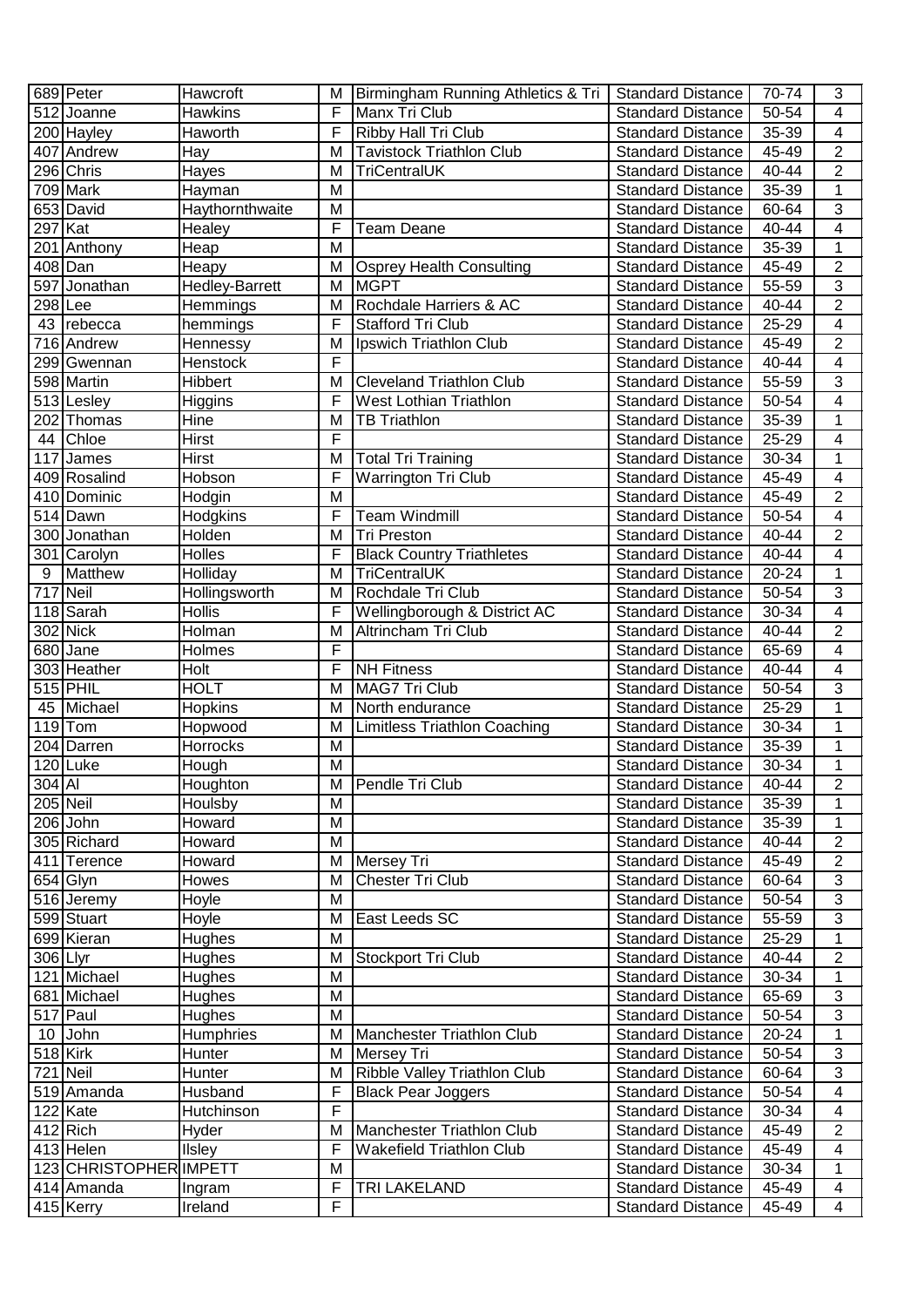|           | 124 Andrew             | Isaac             | M              | Manx Tri Club                       | <b>Standard Distance</b> | 30-34     | 1                        |
|-----------|------------------------|-------------------|----------------|-------------------------------------|--------------------------|-----------|--------------------------|
|           | 207 Tomasz             | Iwanski           | M              | <b>Warrington Tri Club</b>          | <b>Standard Distance</b> | 35-39     | 1                        |
|           | 46 Rosie               | Jackson           | F              |                                     | <b>Standard Distance</b> | 25-29     | $\overline{\mathcal{A}}$ |
| 47        | Tom                    | James             | M              | <b>Portsmouth Triathletes</b>       | <b>Standard Distance</b> | 25-29     | 1                        |
|           | 307 Jerrica            | Jansen van Vuuren | F              | Manx Tri Club                       | <b>Standard Distance</b> | 40-44     | $\overline{\mathbf{4}}$  |
|           | 520 emma               | jenkins           | F              | Cardiff Tri                         | <b>Standard Distance</b> | 50-54     | $\overline{\mathcal{A}}$ |
| $308$ Jay |                        | Jennings          | M              | <b>Stafford Tri Club</b>            | <b>Standard Distance</b> | 40-44     | $\overline{2}$           |
|           | 521 Martin             | Jessup            | м              | Somerset RC                         | Standard Distance        | 50-54     | 3                        |
|           | 600 Anthony            | Johnson           | M              |                                     | <b>Standard Distance</b> | 55-59     | $\overline{3}$           |
|           | $\overline{125}$ Garry | Johnson           | M              |                                     | <b>Standard Distance</b> | 30-34     | $\mathbf 1$              |
|           | 601 Glen               | Johnson           | M              |                                     | <b>Standard Distance</b> | 55-59     | $\overline{3}$           |
|           | 48 Kelsie              | Johnson           | F              | <b>Total Tri Training</b>           | <b>Standard Distance</b> | 25-29     | $\overline{\mathcal{A}}$ |
| 11        | Louis                  | Johnson           | M              | Mersey Tri                          | <b>Standard Distance</b> | 20-24     | $\overline{1}$           |
|           | 522 Michael            | Johnson           | M              | <b>Stafford Tri Club</b>            | <b>Standard Distance</b> | 50-54     | $\overline{3}$           |
|           | 523 Robert             | Johnstone         | M              | Carlisle Tri Club                   | <b>Standard Distance</b> | 50-54     | $\overline{3}$           |
|           | 208 Chris              | Jones             | M              |                                     | <b>Standard Distance</b> | 35-39     | 1                        |
|           | 309 Chris              | Jones             | M              | Tri Fit Coaching                    | <b>Standard Distance</b> | 40-44     | $\overline{2}$           |
|           | 209 Gareth             | jones             | M              |                                     | <b>Standard Distance</b> | 35-39     | 1                        |
|           | 49 Harry               | Jones             | M              | <b>Stafford Tri Club</b>            | <b>Standard Distance</b> | 25-29     | $\mathbf 1$              |
|           | 524 Karen              | Jones             | F              |                                     | <b>Standard Distance</b> | 50-54     | $\overline{\mathbf{4}}$  |
|           | 310 michael            | Jones             | M              | Ovb                                 | <b>Standard Distance</b> | 40-44     | $\overline{2}$           |
|           | 682 Robin              | Jones             | M              | <b>Craven Energy</b>                | <b>Standard Distance</b> | 65-69     | $\overline{3}$           |
|           | $311$ Ruth             | Jones             | F              | Farnham Triathlon Club              | <b>Standard Distance</b> | 40-44     | $\overline{\mathcal{A}}$ |
|           | 602 Simon              | Jones             | M              | Mersey Tri                          | <b>Standard Distance</b> | 55-59     | 3                        |
|           | $525$ Doug             | Jopling           | M              | Leeds & Bradford Triathlon Club     | <b>Standard Distance</b> | 50-54     | 3                        |
|           | 416 Paul               | Jordan            | M              | <b>Border Reiver Runners</b>        | <b>Standard Distance</b> | 45-49     | $\overline{2}$           |
|           | $312$ Tom              | Jordan            | M              |                                     | <b>Standard Distance</b> | 40-44     | $\boldsymbol{2}$         |
|           | 313 Karina             | Kaufmann          | F              |                                     | <b>Standard Distance</b> | 40-44     | $\overline{\mathbf{4}}$  |
|           | 126 Andrew             | Kelly             | M              | <b>Limitless Triathlon Coaching</b> | <b>Standard Distance</b> | 30-34     | $\mathbf{1}$             |
|           | 417 Anthony            | Kelly             | M              | <b>Belper 10:20</b>                 | <b>Standard Distance</b> | 45-49     | $\overline{2}$           |
|           | 526 Kevin              | Kelly             | M              |                                     | <b>Standard Distance</b> | 50-54     | $\overline{3}$           |
|           | 704 Lewis              | Kendall           | M              |                                     | <b>Standard Distance</b> | 30-34     | 1                        |
|           | 127 James              | Kessell           | M              | <b>Clapham Chasers</b>              | <b>Standard Distance</b> | 30-34     | $\mathbf 1$              |
|           | 527 Martin             | Kettle            | M              |                                     | <b>Standard Distance</b> | 50-54     | $\overline{3}$           |
|           | 210 Peter              | Killip            | M              |                                     | <b>Standard Distance</b> | 35-39     | $\mathbf 1$              |
|           | 314 Alison             | King              | F              | Manx Tri Club                       | <b>Standard Distance</b> | 40-44     | 4                        |
|           | 418 kristan            | king              | $\overline{M}$ | Manx Tri Club                       | Standard Distance        | $45 - 49$ | $\overline{2}$           |
|           | $419$ Paul             | King              | M              |                                     | <b>Standard Distance</b> | 45-49     | $\overline{2}$           |
|           | 603 Alex               | Knowles           | F              |                                     | <b>Standard Distance</b> | 55-59     | 4                        |
|           | 528 Jenny              | Kovacs            | F              | Rochdale Tri Club                   | <b>Standard Distance</b> | 50-54     | 4                        |
|           | 211 Michael            | Kuzio-cawston     | M              |                                     | <b>Standard Distance</b> | 35-39     | 1                        |
|           | 655 Martin             | Landells          | M              | Leeds & Bradford Triathlon Club     | <b>Standard Distance</b> | 60-64     | 3                        |
| $128$ Joe |                        | Lanigan Smith     | M              |                                     | <b>Standard Distance</b> | 30-34     | $\mathbf 1$              |
|           | 529 LaySuan            | Lau               | F              | <b>Bolton Tri</b>                   | <b>Standard Distance</b> | 50-54     | $\overline{\mathcal{A}}$ |
|           | 604 David              | Lawrie            | M              | 1485 Triathlon Club                 | <b>Standard Distance</b> | 55-59     | 3                        |
|           | 315 David              | Lawton            | M              | <b>Mersey Tri</b>                   | <b>Standard Distance</b> | $40 - 44$ | $\overline{2}$           |
|           | 420 Nicola             | Leadbetter        | F              | Army Triathlon Association          | <b>Standard Distance</b> | 45-49     | 4                        |
|           | 12 Robbie              | Lee               | M              |                                     | <b>Standard Distance</b> | 20-24     | $\mathbf{1}$             |
|           | 530 Nick               | Lees              | M              | Rochdale Tri Club                   | <b>Standard Distance</b> | 50-54     | 3                        |
|           | 714 Mark               | Lehrle            | M              |                                     | <b>Standard Distance</b> | 45-49     | $\overline{2}$           |
| $421$ Tim |                        | Lerwill           | M              | <b>Bath Amphibians</b>              | <b>Standard Distance</b> | 45-49     | 2                        |
|           | 605 John               | Levick            | M              | Huddersfield Triathlon Club         | <b>Standard Distance</b> | 55-59     | 3                        |
| 606 Neil  |                        | Lewin             | M              |                                     | <b>Standard Distance</b> | 55-59     | 3                        |
|           | 690 Anne               | Lewis             | F              | Swans Tri Club                      | <b>Standard Distance</b> | 70-74     | $\overline{4}$           |
|           | $316$ paul             | lewis             | M              | Mersey Tri                          | <b>Standard Distance</b> | 40-44     | $\overline{2}$           |
|           | 50 Jack                | Leyden            | M              | North Endurance                     | <b>Standard Distance</b> | 25-29     | 1                        |
|           | 607 Alan               | Lightfoot         | M              | <b>Thames Turbo Triathlon</b>       | <b>Standard Distance</b> | 55-59     | 3                        |
|           | 422 Paul               | Lindley           | M              | Mersey Tri                          | <b>Standard Distance</b> | 45-49     | $\overline{2}$           |
|           | $51$ Zak               | Lindsay           | M              |                                     | Standard Distance        | 25-29     | 1                        |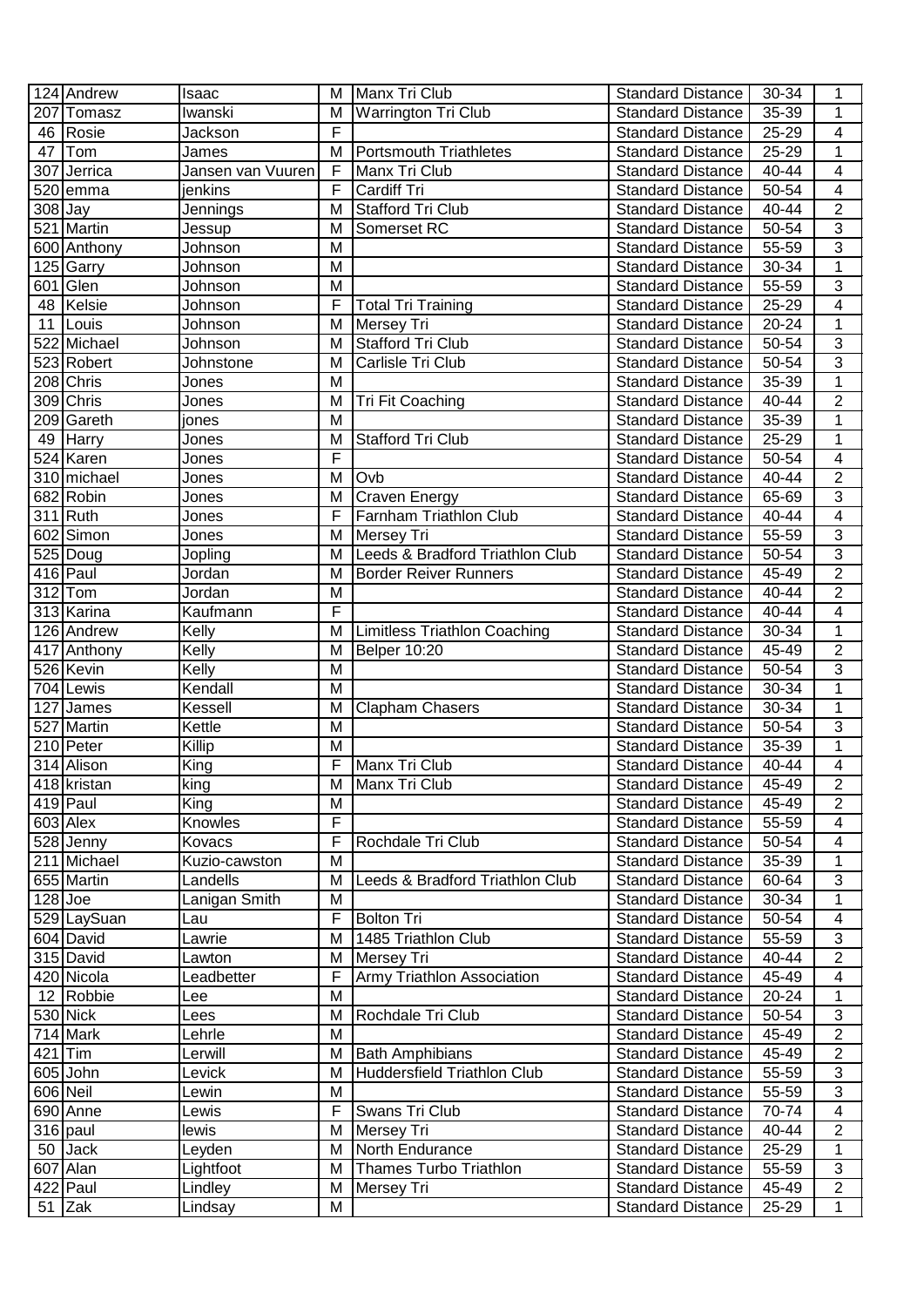|            | $317$ Tom               | Lissett         | м                       | <b>TEAM OXYGENADDICT</b>      | <b>Standard Distance</b> | 40-44     | $\overline{2}$           |
|------------|-------------------------|-----------------|-------------------------|-------------------------------|--------------------------|-----------|--------------------------|
| 52         | Josie                   | Lockwood        | F                       | <b>Belper 10:20</b>           | <b>Standard Distance</b> | 25-29     | 4                        |
|            | 212 Sarah               | Lockwood        | F                       |                               | <b>Standard Distance</b> | 35-39     | $\overline{\mathbf{4}}$  |
|            | 129 Kieran              | Long            | M                       |                               | <b>Standard Distance</b> | 30-34     | $\mathbf 1$              |
|            | $318$ Nick              | Lord            | M                       | <b>Glossop Triathlon Club</b> | <b>Standard Distance</b> | 40-44     | $\overline{2}$           |
|            | 694 Peter               | Lowman          | M                       |                               | <b>Standard Distance</b> | 75-79     | 3                        |
| 683 Val    |                         | Lowman          | F                       |                               | <b>Standard Distance</b> | 65-69     | $\overline{\mathbf{4}}$  |
|            | $\overline{608}$ Nicky  | Lynn            | F                       |                               | <b>Standard Distance</b> | 55-59     | 4                        |
|            | $\overline{423}$ Tracy  | <b>MacInnes</b> | F                       | Lion Squad                    | <b>Standard Distance</b> | 45-49     | $\overline{4}$           |
|            | 319 Simon               | Mackey          | M                       | <b>SG Coaching</b>            | <b>Standard Distance</b> | 40-44     | $\overline{2}$           |
|            | $609$ Pab               | Maddox          | M                       |                               | <b>Standard Distance</b> | 55-59     | $\overline{3}$           |
|            | 213 Emma                | Magari          | F                       |                               | <b>Standard Distance</b> | 35-39     | $\overline{4}$           |
|            | $\overline{42}$ 4 Andy  | Makin           | M                       |                               | Standard Distance        | 45-49     | $\overline{2}$           |
|            | 531 David               | Malik-Davies    | M                       |                               | Standard Distance        | 50-54     | $\overline{3}$           |
|            | 729 Stacey              | Mamoun          | F                       | Ginpit flyers                 | Standard Distance        | 40-44     | $\overline{4}$           |
| 320 Lee    |                         | Manford         | M                       | South Cheshire Tri            | <b>Standard Distance</b> | 40-44     | $\overline{2}$           |
|            | 532 Simon               | Marks           | M                       |                               | <b>Standard Distance</b> | 50-54     | $\overline{3}$           |
|            | 656 Sally               | Marples         | F                       | #Team TCUK                    | <b>Standard Distance</b> | 60-64     | $\overline{4}$           |
| 657 Phil   |                         | Marsden         | M                       | Ipswich Triathlon Club        | <b>Standard Distance</b> | 60-64     | 3                        |
|            | 727 Pippa               | Marsden         | F                       |                               | <b>Standard Distance</b> | 35-39     | 4                        |
| 53         | Euan                    | Marshall        | M                       |                               | <b>Standard Distance</b> | 25-29     | $\mathbf{1}$             |
|            | 130 Peter               | Martin          | M                       |                               | <b>Standard Distance</b> | 30-34     | $\mathbf 1$              |
| 13         | Luke                    | Mason           | M                       | Army Triathlon Association    | <b>Standard Distance</b> | 20-24     | $\mathbf 1$              |
|            | 425 Andy                | Mault           | M                       | <b>Total Tri Training</b>     | <b>Standard Distance</b> | 45-49     | $\overline{2}$           |
|            | 131 Daniel              | Maynard         | M                       | <b>Tri Preston</b>            | <b>Standard Distance</b> | 30-34     | 1                        |
|            | 132 Lauren              | McCann          | F                       | Rossendale Tri Club           | <b>Standard Distance</b> | 30-34     | $\overline{4}$           |
|            | 321 Liam                | Mcdonald        | M                       |                               | <b>Standard Distance</b> | 40-44     | $\overline{c}$           |
| $658$ Neil |                         | McDonald        | M                       | Wellingborough & District AC  | <b>Standard Distance</b> | 60-64     | 3                        |
|            | $214$ Kurt              | Mcdonnell       | M                       |                               | <b>Standard Distance</b> | 35-39     | 1                        |
|            | 215 Karen               | McFadian        | F                       | Peak XV                       | <b>Standard Distance</b> | 35-39     | $\overline{4}$           |
|            | 322 John                | McGartland      | M                       | C.O.L.T.                      | <b>Standard Distance</b> | 40-44     | $\overline{c}$           |
|            | 216 Michael McGee McGee |                 | M                       | Mersey Tri                    | <b>Standard Distance</b> | 35-39     | $\mathbf 1$              |
|            | 426 Gerry               | McGonagle       | M                       | <b>Tri Preston</b>            | <b>Standard Distance</b> | 45-49     | $\overline{2}$           |
|            | 54 PAUL                 | <b>MCKAY</b>    | M                       |                               | <b>Standard Distance</b> | 25-29     | $\overline{1}$           |
|            | 533 Joanne              | Mckendry        | F                       | Cadence Tri                   | <b>Standard Distance</b> | 50-54     | $\overline{\mathbf{4}}$  |
|            | 534 Leigh               | Mckendry        | M                       |                               | <b>Standard Distance</b> | 50-54     | 3                        |
|            | 133 Patrick             | McKeown         | $\overline{\mathsf{M}}$ | North Endurance               | <b>Standard Distance</b> | $30 - 34$ | $\mathbf 1$              |
|            | $134$ Ellen             | Mclachlan       | F                       | Cybelé                        | <b>Standard Distance</b> | 30-34     | 4                        |
| 610 Neil   |                         | <b>McManus</b>  | M                       |                               | <b>Standard Distance</b> | 55-59     | 3                        |
|            | 611 Nicola              | Mcphun          | F                       | East Hull Harriers & AC       | <b>Standard Distance</b> | 55-59     | 4                        |
|            | 135 Stuart              | Melling         | M                       |                               | <b>Standard Distance</b> | 30-34     | 1                        |
|            | 535 Chris               | Menzies         | M                       |                               | <b>Standard Distance</b> | 50-54     | $\overline{3}$           |
|            | 217 Chris               | Merritt         | M                       |                               | <b>Standard Distance</b> | 35-39     | $\mathbf 1$              |
|            | 536 Melissa             | Messervy        | F                       | Jersey Tri Club               | <b>Standard Distance</b> | 50-54     | $\overline{\mathcal{A}}$ |
|            | 537 Adrian              | Messingham      | M                       | Barracuda Triathlon Club      | <b>Standard Distance</b> | 50-54     | 3                        |
|            | 323 Ellen               | Messingham      | F                       | Barracuda Triathlon Club      | <b>Standard Distance</b> | 40-44     | $\overline{\mathcal{A}}$ |
|            | 324 Anel                | Meyer           | F                       | <b>Precision Race Team</b>    | <b>Standard Distance</b> | 40-44     | 4                        |
|            | 707 Chris               | Middleton       | M                       | Wellingborough & District AC  | <b>Standard Distance</b> | 35-39     | 1                        |
|            | 612 Lisa                | <b>Minns</b>    | F                       | Ribby Hall Tri Club           | <b>Standard Distance</b> | 55-59     | 4                        |
|            | 55 Jessica              | Moll            | F                       |                               | <b>Standard Distance</b> | 25-29     | $\overline{\mathbf{4}}$  |
|            | 538 Kirsty              | Moon            | F                       | Huddersfield Triathlon Club   | <b>Standard Distance</b> | 50-54     | $\overline{\mathcal{A}}$ |
|            | $427$ Rob               | Moon            | M                       | Huddersfield Triathlon Club   | <b>Standard Distance</b> | 45-49     | $\boldsymbol{2}$         |
|            | 136 Johnny              | Moorcroft       | м                       |                               | <b>Standard Distance</b> | 30-34     | 1                        |
|            | 539 Andrew              | Moore           | M                       |                               | <b>Standard Distance</b> | 50-54     | $\overline{3}$           |
|            | 540 Trevor              | Morgan          | M                       | Rochdale Tri Club             | <b>Standard Distance</b> | 50-54     | $\overline{3}$           |
|            | 14 Kieran               | <b>Morris</b>   | M                       | Total Tri Training            | <b>Standard Distance</b> | 20-24     | 1                        |
|            | 325 William             | <b>Morris</b>   | M                       |                               | <b>Standard Distance</b> | 40-44     | $\overline{2}$           |
|            | 428 Ryan                | Morrison        | M                       | Cadence Tri                   | <b>Standard Distance</b> | 45-49     | $\overline{2}$           |
|            | 541 Nick                | Mortimer        | M                       |                               | <b>Standard Distance</b> | 50-54     | 3                        |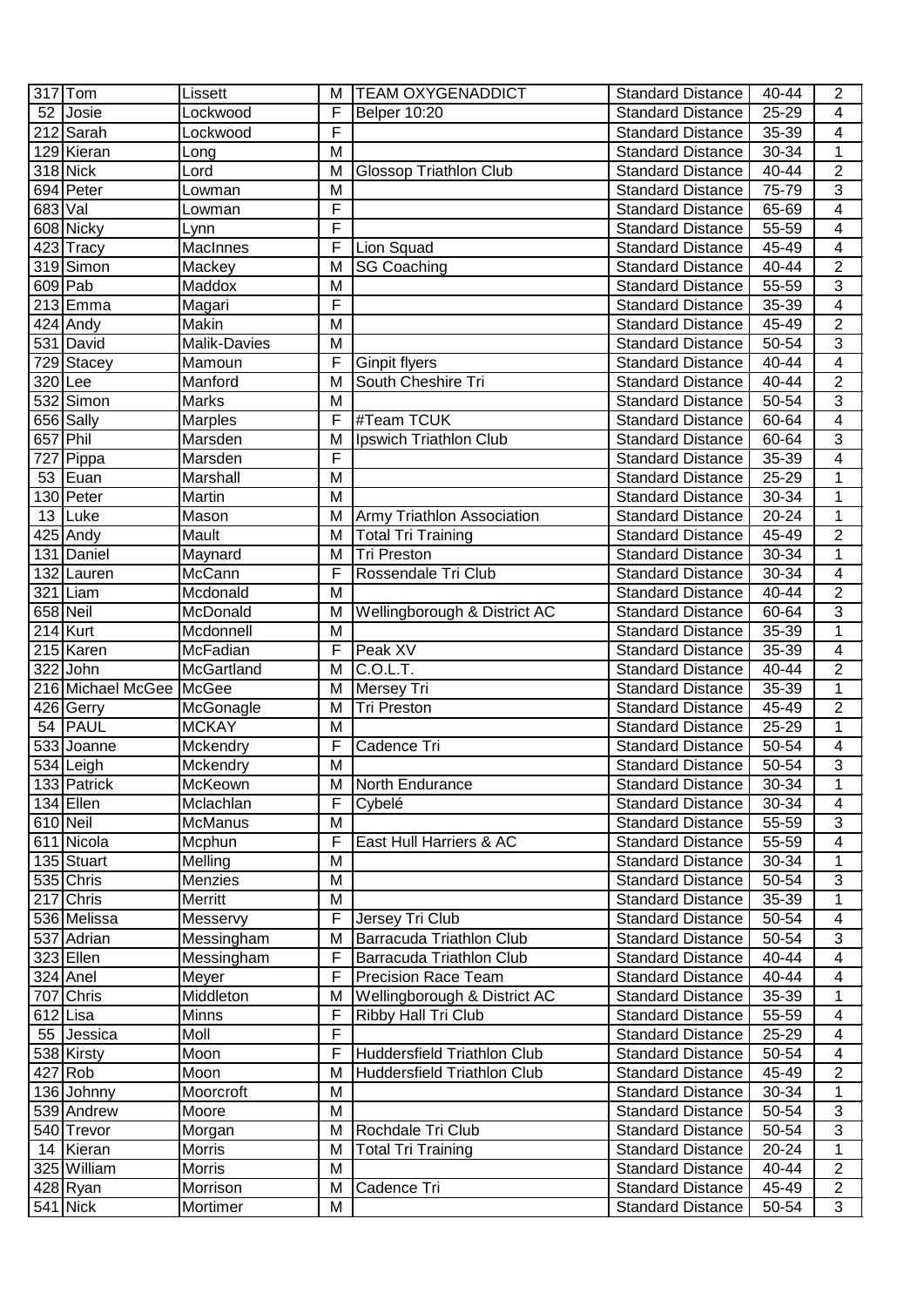|                       | 218 Craig     | Mounsey        | М                       |                                 | <b>Standard Distance</b> | 35-39     | 1                        |
|-----------------------|---------------|----------------|-------------------------|---------------------------------|--------------------------|-----------|--------------------------|
| $659$ Jeff            |               | Mowbray        | M                       | <b>Ryedale Tri</b>              | <b>Standard Distance</b> | 60-64     | 3                        |
|                       | 219 Simon     | Mowbray        | M                       |                                 | <b>Standard Distance</b> | 35-39     | $\mathbf 1$              |
|                       | 542 Christine | Mulholland     | F                       | West Lothian Triathlon          | <b>Standard Distance</b> | 50-54     | 4                        |
|                       | 326 Michael   | Mulligan       | M                       |                                 | <b>Standard Distance</b> | 40-44     | $\overline{2}$           |
|                       | 220 Stephen   | Mulligan       | M                       |                                 | <b>Standard Distance</b> | 35-39     | $\mathbf 1$              |
|                       | 660 Mark      | Murphy         | M                       |                                 | <b>Standard Distance</b> | 60-64     | 3                        |
|                       | 56 Eleanore   | Nash           | F                       |                                 | <b>Standard Distance</b> | 25-29     | $\overline{\mathcal{A}}$ |
|                       | 613 Graeme    | Nash           | M                       | Manx Tri Club                   | <b>Standard Distance</b> | 55-59     | $\overline{3}$           |
|                       | 15 Ethan      | Nevett         | м                       |                                 | <b>Standard Distance</b> | $20 - 24$ | 1                        |
|                       | 16 Liam       | Nicholson      | M                       | Barts & The London Tri Club     | Standard Distance        | 20-24     | $\mathbf{1}$             |
|                       | 137 Alan      | Noon           | M                       |                                 | <b>Standard Distance</b> | 30-34     | $\mathbf{1}$             |
|                       | 327 Karl      | Norman         | M                       | <b>Bolton Tri</b>               | Standard Distance        | 40-44     | $\overline{2}$           |
|                       | 614 Stephen   | O Donnell      | M                       | Tuff fitty                      | Standard Distance        | 55-59     | $\overline{3}$           |
| 328 Phil              |               | O'Malley       | M                       |                                 | Standard Distance        | 40-44     | $\overline{2}$           |
|                       | 615 Stuart    | O'Connor       | M                       |                                 | <b>Standard Distance</b> | 55-59     | $\overline{3}$           |
|                       | 221 Martin    | O'Hara         | M                       | <b>SG Coaching</b>              | <b>Standard Distance</b> | 35-39     | $\mathbf 1$              |
| 17                    | Conor         | Ohare          | M                       | Mersey Tri                      | <b>Standard Distance</b> | 20-24     | $\overline{1}$           |
| 661 lan               |               | Oliver         | M                       | Rochdale Tri Club               | <b>Standard Distance</b> | 60-64     | 3                        |
| 222 Ste               |               | Oneil          | M                       |                                 | <b>Standard Distance</b> | 35-39     | $\mathbf{1}$             |
|                       | 138 James     | Ormerod        | M                       |                                 | <b>Standard Distance</b> | 30-34     | $\mathbf 1$              |
|                       | 543 Stephen   | Ormson         | M                       | <b>Tri Preston</b>              | <b>Standard Distance</b> | 50-54     | $\overline{3}$           |
|                       | 139 Danny     | Orr            | M                       |                                 | <b>Standard Distance</b> | 30-34     | $\mathbf 1$              |
|                       | 429 Cherryl   | Orrick         | F                       | St Helens Tri                   | <b>Standard Distance</b> | 45-49     | $\overline{\mathcal{A}}$ |
|                       | 329 Rachel    | Orton          | F                       | Tri Preston                     | <b>Standard Distance</b> | 40-44     | $\overline{\mathcal{A}}$ |
|                       | 616 Mick      | Osborne        | M                       |                                 | <b>Standard Distance</b> | 55-59     | $\overline{3}$           |
|                       | 430 James     | Oswald         | M                       | Warrington Tri Club             | <b>Standard Distance</b> | 45-49     | $\overline{c}$           |
|                       | 330 Jenny     | Outhwaite      | F                       | Manchester Triathlon Club       | <b>Standard Distance</b> | 40-44     | $\overline{4}$           |
|                       | 736 Haydn     | Owen           | M                       |                                 | <b>Standard Distance</b> | U20       | $\mathbf 1$              |
|                       | 702 Daniel    | Owens          | M                       | North Endurance                 | <b>Standard Distance</b> | 30-34     | $\overline{1}$           |
|                       | 662 Graham    | Padden         | M                       | Southport Waterloo              | <b>Standard Distance</b> | 60-64     | $\overline{3}$           |
|                       | 331 Tracey    | Pape           | F                       | Carlisle Tri Club               | <b>Standard Distance</b> | 40-44     | $\overline{\mathbf{4}}$  |
|                       | 431 Karen     | Park           | F                       |                                 | <b>Standard Distance</b> | 45-49     | $\overline{\mathbf{4}}$  |
| $\overline{663}$  lan |               | Parker         | M                       | Warrington Tri Club             | <b>Standard Distance</b> | 60-64     | $\overline{3}$           |
|                       | 544 STEVEN    | <b>PARSONS</b> | M                       | <b>Chester Tri Club</b>         | <b>Standard Distance</b> | 50-54     | $\overline{3}$           |
|                       | $705$ Tony    | Partington     | M                       |                                 | <b>Standard Distance</b> | 30-34     | $\mathbf 1$              |
|                       | 664 Mark      | Pattinson      | $\overline{\mathsf{M}}$ |                                 | <b>Standard Distance</b> | 60-64     | $\overline{3}$           |
| 332 Si                |               | Payne          | M                       | <b>Lancashire Tridents</b>      | <b>Standard Distance</b> | 40-44     | $\overline{2}$           |
|                       | 432 Brian     | Payton         | M                       | TRI LAKELAND                    | <b>Standard Distance</b> | 45-49     | $\overline{2}$           |
| 57                    | Natasha       | Pearce         | F                       | Mersey Tri                      | <b>Standard Distance</b> | 25-29     | 4                        |
|                       | 700 Mike      | Pearson        | M                       |                                 | <b>Standard Distance</b> | 30-34     | 1                        |
|                       | 140 Darcy     | Pell           | M                       | <b>Wakefield Triathlon Club</b> | <b>Standard Distance</b> | 30-34     | $\mathbf{1}$             |
|                       | 223 Simon     | Pendlebury     | M                       |                                 | <b>Standard Distance</b> | 35-39     | 1                        |
|                       | 333 Antony    | Pennington     | M                       |                                 | <b>Standard Distance</b> | 40-44     | $\overline{2}$           |
|                       | 141 Nikola    | Peric          | M                       | Clapham Chasers                 | <b>Standard Distance</b> | 30-34     | 1                        |
|                       | 545 Chris     | Perkins        | M                       |                                 | <b>Standard Distance</b> | 50-54     | 3                        |
|                       | $334$ Beth    | Perritt        | F                       |                                 | <b>Standard Distance</b> | 40-44     | $\overline{\mathcal{A}}$ |
|                       | 224 David     | Petrie         | M                       |                                 | <b>Standard Distance</b> | 35-39     | 1                        |
|                       | 335 Clare     | <b>Pickles</b> | F                       |                                 | <b>Standard Distance</b> | 40-44     | $\overline{\mathcal{A}}$ |
|                       | 142 Kane      | Pierce         | M                       |                                 | <b>Standard Distance</b> | 30-34     | 1                        |
|                       | $715$  Paul   | Pierce         | M                       |                                 | <b>Standard Distance</b> | 45-49     | $\overline{c}$           |
|                       | 143 Matthew   | Pilkington     | M                       |                                 | <b>Standard Distance</b> | 30-34     | 1                        |
|                       | 225 Louise    | Plevin         | F                       | Tri Fit Coaching                | <b>Standard Distance</b> | 35-39     | 4                        |
|                       | 144 Becky     | Plummer        | F                       | Manchester Triathlon Club       | <b>Standard Distance</b> | 30-34     | $\overline{4}$           |
|                       | 546 Julian    | Pollard        | M                       |                                 | <b>Standard Distance</b> | 50-54     | 3                        |
|                       | 226 Anthony   | Pontifex       | M                       |                                 | <b>Standard Distance</b> | 35-39     | 1                        |
|                       | 547 David     | Postill        | м                       | Carlisle Tri Club               | <b>Standard Distance</b> | 50-54     | 3                        |
|                       | 548 Simon     | Potter         | M                       | Stafford Tri Club               | <b>Standard Distance</b> | 50-54     | $\overline{3}$           |
|                       | 617 Michael   | Pratt          | M                       |                                 | <b>Standard Distance</b> | 55-59     | 3                        |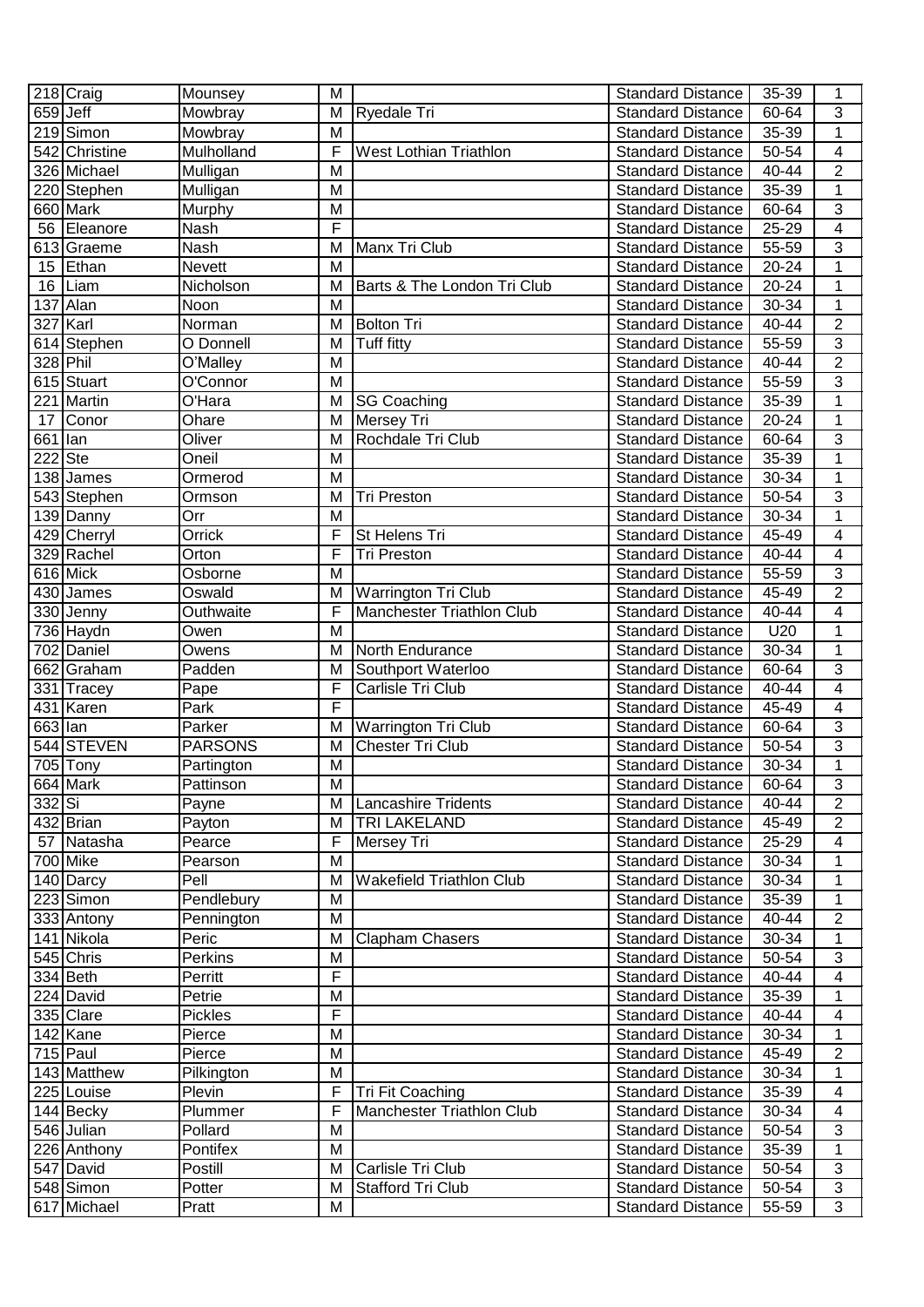|            | 696 Kiera    | Prentice       | F              | Manx Tri Club                       | <b>Standard Distance</b> | U20       | $\overline{4}$           |
|------------|--------------|----------------|----------------|-------------------------------------|--------------------------|-----------|--------------------------|
| 336 lan    |              | Preston        | M              | T <sub>3</sub> - Tadcaster          | <b>Standard Distance</b> | 40-44     | $\overline{\mathbf{c}}$  |
|            | 337 Charles  | Price          | M              | Chester Tri Club                    | <b>Standard Distance</b> | 40-44     | $\overline{2}$           |
|            | 433 Richard  | Price          | M              | <b>Team Manvers</b>                 | <b>Standard Distance</b> | 45-49     | $\overline{2}$           |
|            | 434 Clair    | Priestley      | F              |                                     | <b>Standard Distance</b> | 45-49     | $\overline{4}$           |
|            | 227 Laura    | Procter        | F              |                                     | <b>Standard Distance</b> | 35-39     | $\overline{4}$           |
|            | 618 Nick     | Procter        | M              | Craven Energy                       | <b>Standard Distance</b> | 55-59     | $\overline{3}$           |
|            | 665 Simon    | Puttock        | M              | <b>Stirling Triathlon Club</b>      | <b>Standard Distance</b> | 60-64     | $\overline{3}$           |
|            | 619 Paul     | Quinn          | M              | Ulverston tri club                  | <b>Standard Distance</b> | 55-59     | $\overline{3}$           |
| $549$ Neil |              | Raby           | M              | <b>NH Fitness</b>                   | <b>Standard Distance</b> | 50-54     | $\overline{3}$           |
|            | 228 Gavin    | Radcliffe      | M              |                                     | Standard Distance        | 35-39     | $\overline{1}$           |
|            | 338 daniel   | radnor         | M              |                                     | <b>Standard Distance</b> | 40-44     | $\overline{2}$           |
|            | 550 Simon    | Rafferty       | M              | <b>TriCentralUK</b>                 | Standard Distance        | 50-54     | $\overline{3}$           |
|            | 435 Richard  | Rankin         | M              | Arragons Tri Club                   | <b>Standard Distance</b> | 45-49     | $\overline{2}$           |
|            | 145 Martin   | Rayner         | M              |                                     | <b>Standard Distance</b> | 30-34     | $\overline{1}$           |
|            | 58 Sam       | Reardon        | M              |                                     | <b>Standard Distance</b> | 25-29     | $\mathbf{1}$             |
|            | 620 Michael  | Reeves         | M              | <b>Tri Guru Triathlon Club</b>      | <b>Standard Distance</b> | 55-59     | 3                        |
|            | $229$ Kurt   | Regan          | M              | <b>Invictus Triathlon Club</b>      | <b>Standard Distance</b> | 35-39     | $\overline{1}$           |
|            | 436 Toby     | Rexstraw       | M              |                                     | <b>Standard Distance</b> | 45-49     | $\overline{2}$           |
|            | 59   Duncan  | Reynolds       | M              | One Endurance                       | <b>Standard Distance</b> | 25-29     | $\mathbf 1$              |
|            | 621 Mario    | Ricciardi      | M              | Manx Tri Club                       | <b>Standard Distance</b> | 55-59     | $\overline{3}$           |
| 551 Will   |              | Richardson     | M              | Tri-Rivington                       | <b>Standard Distance</b> | 50-54     | $\overline{3}$           |
|            | 60 Annabel   | Rigby          | F              | <b>Tri Preston</b>                  | <b>Standard Distance</b> | 25-29     | $\overline{\mathbf{4}}$  |
|            | $146$ Jack   | Rigby          | M              |                                     | <b>Standard Distance</b> | 30-34     | $\mathbf{1}$             |
|            | 437 Andy     | Riley          | M              | Team Bottrill.                      | <b>Standard Distance</b> | 45-49     | $\overline{2}$           |
| $725$ Jen  |              | Riley          | F              | <b>Newcastle Triathlon Club</b>     | <b>Standard Distance</b> | 35-39     | $\overline{4}$           |
|            | 622 John     | Robb           | M              | <b>Chester Tri Club</b>             | <b>Standard Distance</b> | 55-59     | $\overline{3}$           |
|            | 666 Paul     | Roberts        | M              | Wrexham Tri                         | <b>Standard Distance</b> | 60-64     | $\overline{3}$           |
|            | 147 Jamie    | Robertshaw     | M              | <b>Mersey Tri</b>                   | <b>Standard Distance</b> | 30-34     | 1                        |
|            | 339 Daniel   | Robinson       | M              |                                     | <b>Standard Distance</b> | 40-44     | $\overline{2}$           |
|            | 438 Daniel   | Robinson       | M              |                                     | <b>Standard Distance</b> | 45-49     | $\overline{2}$           |
| 552 lan    |              | Robinson       | M              | <b>Tri Preston</b>                  | <b>Standard Distance</b> | 50-54     | $\overline{3}$           |
|            | 18 Jacob     | Robson         | M              | Knutsford Tri Club                  | <b>Standard Distance</b> | 20-24     | $\mathbf{1}$             |
|            | 732 Sarah    | Robson         | F              | Mersey Tri                          | <b>Standard Distance</b> | 50-54     | $\overline{4}$           |
|            | 340 Oliver   | Rodwell        | M              |                                     | <b>Standard Distance</b> | 40-44     | $\overline{2}$           |
|            | 719 Andrew   | Rogers         | М              | Rochdale Tri Club                   | <b>Standard Distance</b> | 50-54     | 3                        |
| 439 Lee    |              | Rogers         | $\overline{M}$ |                                     | <b>Standard Distance</b> | $45 - 49$ | $\overline{2}$           |
|            | 148 David    | Roocroft       | M              | <b>Limitless Triathlon Coaching</b> | <b>Standard Distance</b> | 30-34     | $\mathbf{1}$             |
|            | 623 Peter    | Roome          | M              | Mersey Tri                          | <b>Standard Distance</b> | 55-59     | 3                        |
|            | 341 James    | Rose           | M              | Hillsborough & Rivelin RC           | <b>Standard Distance</b> | 40-44     | $\overline{2}$           |
|            | 553 Nick     | Rose           | M              | <b>Total Tri Training</b>           | <b>Standard Distance</b> | 50-54     | 3                        |
| 342 lan    |              | Rowley         | M              |                                     | <b>Standard Distance</b> | 40-44     | $\overline{2}$           |
|            | $733$ Rose   | Rowson         | F              | Rochdale Tri Club                   | <b>Standard Distance</b> | 60-64     | $\overline{4}$           |
|            | 230 Matt     | Rutherford     | M              | <b>Total Transition Triathlon</b>   | <b>Standard Distance</b> | 35-39     | $\mathbf 1$              |
|            | 343 Andy     | Rutledge       | M              | <b>Total Tri Training</b>           | <b>Standard Distance</b> | 40-44     | $\overline{2}$           |
|            | 667 Tony     | Rutter         | M              |                                     | <b>Standard Distance</b> | 60-64     | 3                        |
|            | 19 Francesca | Ryde           | F              | Leighton Buzzard Triathlon Club     | <b>Standard Distance</b> | 20-24     | $\overline{4}$           |
|            | 440 Robert   | Saile          | M              | St Helens Tri                       | <b>Standard Distance</b> | 45-49     | $\overline{2}$           |
|            | 668 Keith    | Sandiford      | M              | <b>Huddersfield Star Wheelers</b>   | <b>Standard Distance</b> | 60-64     | 3                        |
|            | 684 Andrew   | Sargent        | M              | <b>BRAT</b>                         | <b>Standard Distance</b> | 65-69     | $\overline{3}$           |
|            | 344 Daniel   | Sate           | M              |                                     | <b>Standard Distance</b> | 40-44     | $\overline{c}$           |
| 441 Mel    |              | Sayed          | F              | St Helens Tri                       | <b>Standard Distance</b> | 45-49     | $\overline{\mathcal{A}}$ |
|            | 624 Craig    | Schembri       | M              |                                     | <b>Standard Distance</b> | 55-59     | 3                        |
| $149$ Jon  |              | Scroggie       | M              |                                     | <b>Standard Distance</b> | 30-34     | 1                        |
|            | 554 Gerry    | Seenan         | M              |                                     | <b>Standard Distance</b> | 50-54     | 3                        |
| 61         | Joe          | <b>Sellars</b> | M              |                                     | <b>Standard Distance</b> | 25-29     | 1                        |
|            | 555 Michael  | Shackcloth     | M              |                                     | <b>Standard Distance</b> | 50-54     | 3                        |
|            | 701 Aaron    | Sharples       | M              |                                     | <b>Standard Distance</b> | 30-34     | 1                        |
|            | 556 Darren   | Shaw           | М              | <b>TriFit Coaching</b>              | <b>Standard Distance</b> | 50-54     | 3                        |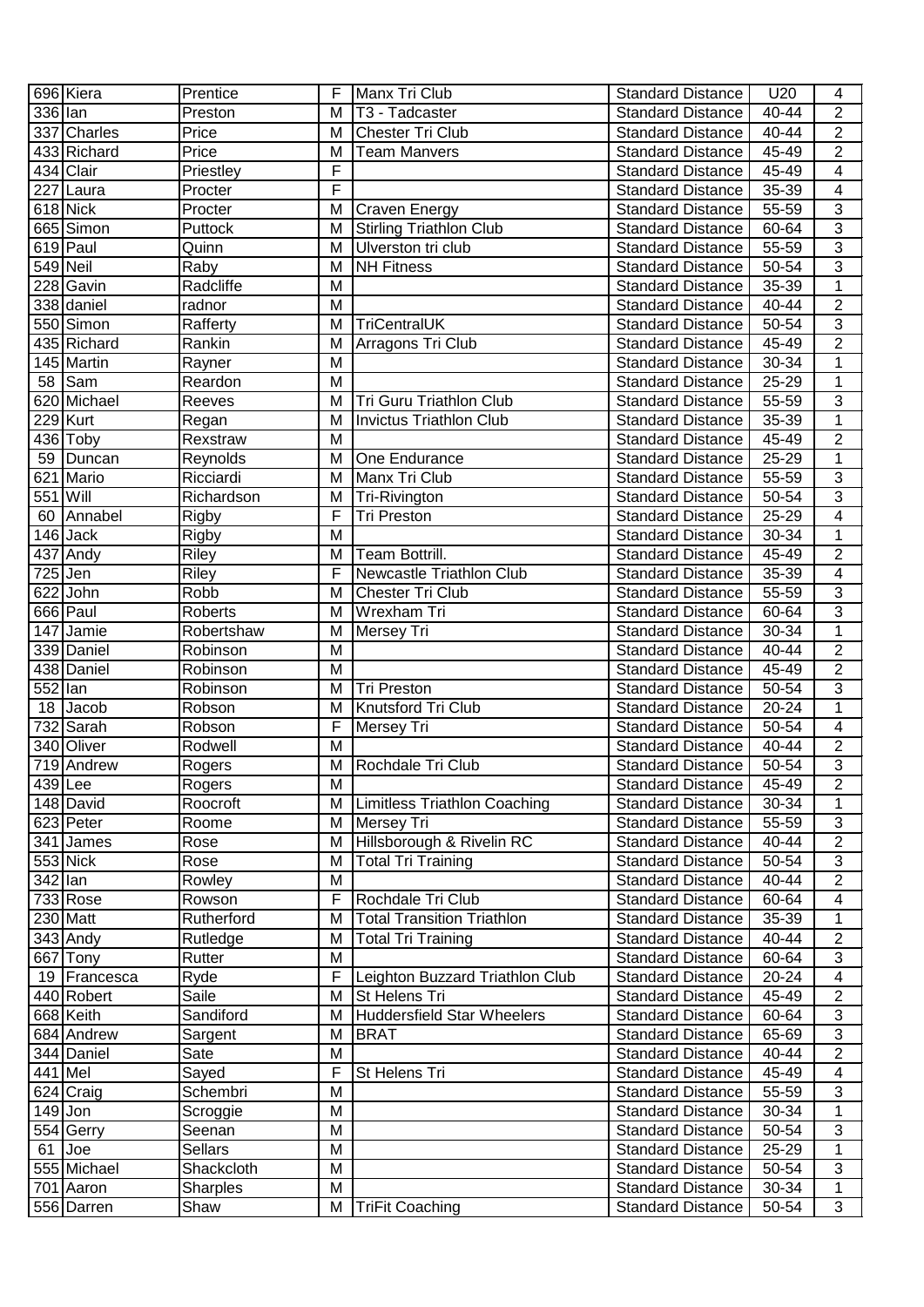|            | 731 Gillian            | Shaw            | F | <b>Warrington Tri Club</b>        | <b>Standard Distance</b> | 45-49     | 4                       |
|------------|------------------------|-----------------|---|-----------------------------------|--------------------------|-----------|-------------------------|
|            | 442 Martin             | Shaw            | M | <b>Total Transition Triathlon</b> | <b>Standard Distance</b> | 45-49     | $\overline{2}$          |
|            | 443 Gareth             | Shepherd        | M | <b>Tri Bramley Baths</b>          | <b>Standard Distance</b> | 45-49     | $\sqrt{2}$              |
| 62         | $\bigcup$              | Shepherd        | M | Wimbledon Windmilers              | <b>Standard Distance</b> | 25-29     | $\mathbf{1}$            |
| 231        | Jon                    | Shepherd-Smyth  | M | Tri Fit Coaching                  | <b>Standard Distance</b> | 35-39     | 1                       |
| 20         | Kieran                 | Shingler        | M | <b>TriCentralUK</b>               | <b>Standard Distance</b> | 20-24     | 1                       |
|            | 625 Traci              | Shipley         | F |                                   | <b>Standard Distance</b> | 55-59     | $\overline{4}$          |
|            | 691 John               | Simpson         | M | <b>Wetherby Runners AC</b>        | <b>Standard Distance</b> | 70-74     | 3                       |
|            | 63 Joseph              | Simpson         | M | Craven Energy                     | <b>Standard Distance</b> | 25-29     | 1                       |
|            | $232$ Greg             | Sinnott         | M | <b>Total Transition Triathlon</b> | <b>Standard Distance</b> | 35-39     | $\mathbf{1}$            |
|            | 150 Jenny              | <b>Skinner</b>  | F | Carlisle Tri Club                 | <b>Standard Distance</b> | 30-34     | 4                       |
|            | 233 Warren             | Slater          | M |                                   | <b>Standard Distance</b> | 35-39     | $\overline{1}$          |
| 345 Lee    |                        | Smallwood       | M |                                   | <b>Standard Distance</b> | 40-44     | $\overline{2}$          |
| 444 Neil   |                        | Smallwood       | M |                                   | <b>Standard Distance</b> | 45-49     | $\overline{2}$          |
|            | 685 David              | <b>Smith</b>    | M | Rochdale Tri Club                 | Standard Distance        | 65-69     | 3                       |
|            | $\overline{445}$ Nigel | Smith           | M | <b>Chester Tri Club</b>           | <b>Standard Distance</b> | 45-49     | $\overline{2}$          |
|            | 64 Rebecca             | Smith           | F |                                   | <b>Standard Distance</b> | 25-29     | 4                       |
| 65         | Samuel                 | Smith           | M |                                   | <b>Standard Distance</b> | 25-29     | $\mathbf{1}$            |
|            | 446 Tom                | Smith           | M | <b>BRAT</b>                       | <b>Standard Distance</b> | 45-49     | $\overline{c}$          |
| 234 Lee    |                        | Snape           | M |                                   | <b>Standard Distance</b> | 35-39     | 1                       |
| 66         | Andrew                 | Sneddon         | M |                                   | <b>Standard Distance</b> | 25-29     | 1                       |
|            | 447 Emma               | Snowdon         | F | <b>Crystal Palace Triathletes</b> | <b>Standard Distance</b> | 45-49     | 4                       |
| 21         | Matthew                | Sowerby         | M | $\overline{C}$ .O.L.T.            | <b>Standard Distance</b> | 20-24     | 1                       |
|            | $712$ Greg             | Spanner         | M | <b>THTC</b>                       | <b>Standard Distance</b> | 40-44     | $\overline{2}$          |
|            | $\overline{724}$ Naomi | Speechley       | F |                                   | <b>Standard Distance</b> | 30-34     | 4                       |
|            | 557 Fergus             | Speed           | M | G72 Tri                           | <b>Standard Distance</b> | 50-54     | 3                       |
|            | $\overline{151}$ Kyle  | Spencer         | M |                                   | <b>Standard Distance</b> | 30-34     | $\mathbf 1$             |
|            | 346 Marta              | Sroka           | F |                                   | <b>Standard Distance</b> | 40-44     | $\overline{\mathbf{4}}$ |
|            | 347 Michal             | Sroka           | M |                                   | <b>Standard Distance</b> | 40-44     | $\overline{2}$          |
|            | 348 Caroline           | <b>Stalker</b>  | F | <b>Total Tri Training</b>         | <b>Standard Distance</b> | 40-44     | $\overline{\mathbf{4}}$ |
|            | 349 Peter              | Staniland       | M | Halesowen Triathlon               | <b>Standard Distance</b> | 40-44     | $\overline{2}$          |
|            | 711 Chris              | Stanton         | M | Tri Surrey                        | <b>Standard Distance</b> | 40-44     | $\overline{2}$          |
|            | 350 Warren             | Steele          | M | <b>Temper Endurance</b>           | <b>Standard Distance</b> | 40-44     | $\overline{2}$          |
|            | 669 Richard            | <b>Stevens</b>  | M |                                   | <b>Standard Distance</b> | 60-64     | $\overline{3}$          |
|            | 695 Hilary             | Stevenson       | F |                                   | <b>Standard Distance</b> | 75-79     | 4                       |
|            | 448 Kerry              | Stevenson       | F | North Bolton Tri                  | <b>Standard Distance</b> | 45-49     | 4                       |
|            | 235 Vicky              | Stewart         | ۲ | Mersey Tri                        | <b>Standard Distance</b> | $35 - 39$ | 4                       |
| $713$ Karl |                        | <b>Stobbs</b>   | M |                                   | <b>Standard Distance</b> | 45-49     | $\overline{2}$          |
| 67         | Ben                    | <b>Stones</b>   | M | Mersey Tri                        | <b>Standard Distance</b> | 25-29     | 1                       |
|            | $152$ Jack             | Strode          | M | <b>TriFit Coaching</b>            | <b>Standard Distance</b> | 30-34     | 1                       |
|            | 670 Martin             | <b>Stubbs</b>   | M | Leeds & Bradford Triathlon Club   | <b>Standard Distance</b> | 60-64     | $\mathfrak{S}$          |
|            | 351 stephen            | summerfield     | M |                                   | <b>Standard Distance</b> | 40-44     | $\overline{c}$          |
|            | 626 John               | Sutton          | M | C.O.L.T.                          | <b>Standard Distance</b> | 55-59     | $\mathfrak{S}$          |
|            | 558 Mark               | Sutton          | M | <b>Warrington Tri Club</b>        | <b>Standard Distance</b> | 50-54     | 3                       |
|            | 68 Jessie              | Swift           | F |                                   | <b>Standard Distance</b> | 25-29     | $\overline{\mathbf{4}}$ |
|            | 236 Ciaran             | Talbot          | M |                                   | <b>Standard Distance</b> | 35-39     | $\mathbf{1}$            |
|            | 449 Daniel             | Tang            | M |                                   | <b>Standard Distance</b> | 45-49     | $\overline{2}$          |
|            | 237 Chris              | Taylor          | M | <b>Bolton Tri</b>                 | <b>Standard Distance</b> | 35-39     | 1                       |
|            | 238 Kieran             | <b>Taylor</b>   | M |                                   | <b>Standard Distance</b> | 35-39     | $\mathbf{1}$            |
| 559 Lisa   |                        | Taylor          | F |                                   | <b>Standard Distance</b> | 50-54     | 4                       |
|            | 69 Lucy                | Taylor          | F | Carlisle Tri Club                 | <b>Standard Distance</b> | 25-29     | 4                       |
|            | 560 NICK               | <b>TAYLOR</b>   | M |                                   | <b>Standard Distance</b> | 50-54     | 3                       |
|            | 627 Simon              | Taylor          | M |                                   | <b>Standard Distance</b> | 55-59     | 3                       |
|            | 352 Stephen            | Taylor          | M | Manchester Triathlon Club         | <b>Standard Distance</b> | 40-44     | $\overline{2}$          |
|            | 239 Graham             | Tench           | M | Live Train Race                   | <b>Standard Distance</b> | 35-39     | 1                       |
|            | 353 Tony               | Thackray        | M |                                   | <b>Standard Distance</b> | 40-44     | $\overline{2}$          |
|            | $686$  Paul            | <b>Thelwell</b> | M | <b>Total Transition Triathlon</b> | <b>Standard Distance</b> | 65-69     | 3                       |
|            | $22$ Ben               | Thomas          | M |                                   | <b>Standard Distance</b> | 20-24     | 1                       |
| $240$ Lee  |                        | Thomas          | M |                                   | <b>Standard Distance</b> | 35-39     | $\mathbf{1}$            |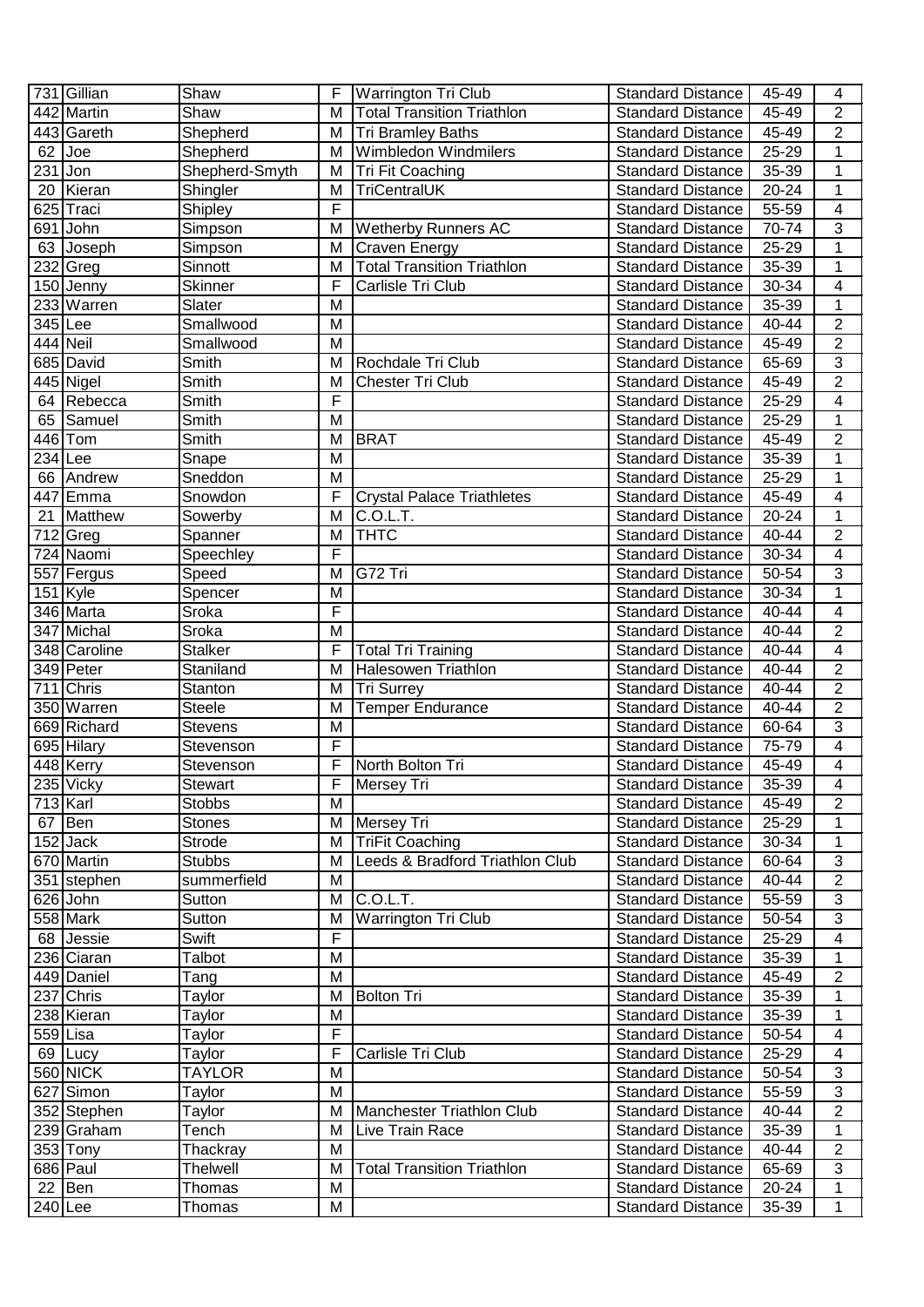| $\overline{c}$<br>450 Dan<br>M<br>45-49<br>Thompson<br><b>Standard Distance</b><br>$\overline{3}$<br>671 lan<br>Thompson<br>M<br><b>Standard Distance</b><br>60-64<br>Titan triathlon<br>F<br>4<br>628 Julia<br>Harrogate Triathlon Club<br>55-59<br>Thomson<br><b>Standard Distance</b><br>$\mathbf{1}$<br>697 Caleb<br>M<br>Pendle Tri Club<br>U20<br>Thornber<br><b>Standard Distance</b><br>F<br>354 Victoria<br>40-44<br>$\overline{\mathcal{A}}$<br>Todd<br><b>Standard Distance</b><br>$\overline{3}$<br>687 David<br>Tolson<br><b>Red Rose Road Runners</b><br><b>Standard Distance</b><br>65-69<br>M<br><b>CITC</b><br>$\overline{2}$<br>355 Owen<br>$40 - 44$<br>Tomlin<br>M<br><b>Standard Distance</b><br>$\overline{1}$<br>153 Callum<br><b>Tri Surrey</b><br>30-34<br>Toole<br>M<br><b>Standard Distance</b><br>$\overline{3}$<br>629 David<br><b>Standard Distance</b><br>55-59<br>Townsend<br>M<br>$\overline{4}$<br>451 Vanessa<br>Townshend<br>F<br><b>Tri Preston</b><br><b>Standard Distance</b><br>45-49<br>$\overline{4}$<br>F<br>Tri Harmann<br>30-34<br>154 Corinna<br><b>Standard Distance</b><br>Traurig<br>$\overline{1}$<br>706 Peter<br>M<br>Standard Distance<br>35-39<br>Traynor<br>F<br>$\overline{4}$<br>$\overline{630}$ Angie<br>Kendal Tri Club<br>55-59<br>Standard Distance<br>Trippitt<br>$\overline{3}$<br>561 Stuart<br>M<br>Standard Distance<br>50-54<br>Tunney<br>$\mathbf{1}$<br>241 Gareth<br>35-39<br>Tuohy<br>M<br><b>Standard Distance</b><br>$\overline{3}$<br>562 Stuart<br>Turnbull<br>M<br>50-54<br><b>Standard Distance</b><br>$\overline{3}$<br>672 Alan<br><b>Glossop Triathlon Club</b><br>60-64<br>M<br><b>Standard Distance</b><br><b>Turner</b><br>$\mathbf{1}$<br>155 Jordan<br>C.O.L.T.<br>M<br>30-34<br><b>Turner</b><br><b>Standard Distance</b><br>St Helens Tri<br>$\mathbf 1$<br>156 Marko<br>30-34<br>M<br><b>Standard Distance</b><br>Turner<br>$\overline{c}$<br>452 Will<br>Mersey Tri<br>M<br><b>Standard Distance</b><br>45-49<br>Turton<br>$\mathbf 1$<br>71<br>iWill Triathlon Coaching<br>Jamie<br>M<br><b>Standard Distance</b><br>25-29<br>Twist<br>$\overline{2}$<br>453 Mark<br>Tyzzer-Smith<br>M<br><b>Standard Distance</b><br>45-49<br>$\overline{2}$<br>45-49<br>454 Jacques<br>van Zyl<br>M<br>Concrete duck<br><b>Standard Distance</b><br>$\overline{2}$<br>356 Joe<br>40-44<br>Varey<br>м<br><b>Standard Distance</b><br>$\overline{3}$<br>718 Steven<br>Kendal Tri Club<br><b>Standard Distance</b><br>50-54<br>Vaughan<br>M<br>$\overline{2}$<br>357 Simon<br>C.O.L.T.<br>40-44<br>Vaukins<br>M<br><b>Standard Distance</b><br>F<br>$\overline{4}$<br>673 Alison<br>Vesey<br><b>Standard Distance</b><br>60-64<br>1<br>Waddelove<br>Mersey Tri<br>30-34<br>157 Alexander<br>M<br><b>Standard Distance</b><br>$\overline{1}$<br>158 Jason<br>M<br>30-34<br>Waggett<br><b>Standard Distance</b><br>$\mathbf 1$<br>$242$ Karl<br>Wakeman<br>C.O.L.T.<br>35-39<br>M<br><b>Standard Distance</b><br>F<br>4<br><b>Vikki</b><br>Wallace<br>25-29<br>72<br><b>Standard Distance</b><br>$\mathbf 1$<br>$\overline{243}$ Daniel<br>Waller<br>M<br>Mersey Tri<br><b>Standard Distance</b><br>35-39<br>$\overline{2}$<br>358 Niall<br>Walsh<br>M<br>40-44<br><b>Standard Distance</b><br>$\overline{2}$<br>455 Steven<br>Walsh<br>Knutsford Tri Club<br>45-49<br>M<br><b>Standard Distance</b><br>3<br>631 Richard<br>Walters<br><b>Brecon Triathlon Club</b><br>55-59<br>M<br><b>Standard Distance</b><br>Walton<br>F<br><b>Belvoir Tri Club</b><br><b>Standard Distance</b><br>$55 - 59$<br>$\overline{4}$<br>$\overline{632}$ Anne<br>$\overline{2}$<br>Ward<br>359 Andrew<br>M<br>Scarab<br><b>Standard Distance</b><br>40-44<br>F<br>Wardley<br><b>Standard Distance</b><br>25-29<br>73 Hannah<br>4<br>F<br>Warren<br>456 Natalie<br>Warrington Tri Club<br><b>Standard Distance</b><br>45-49<br>4<br>563 Paul<br>Waterhouse<br>3<br>M<br>Team Tri Guru<br><b>Standard Distance</b><br>50-54<br>F<br>$\overline{\mathbf{4}}$<br>244 Sarah<br><b>Standard Distance</b><br>35-39<br>Watson<br>$245$ Sam<br>$\mathbf 1$<br>Watts<br>M<br><b>AB Chorley</b><br><b>Standard Distance</b><br>35-39<br>Webb<br>$\mathbf 1$<br>246 Liam<br>M<br><b>Standard Distance</b><br>35-39<br>$\mathbf{2}$<br>457 Mark<br>Webby<br>M<br>45-49<br><b>Standard Distance</b><br>$\overline{3}$<br>$564$ $\overline{\text{lain}}$<br>Chester Tri Club<br>50-54<br>Wedge<br>M<br><b>Standard Distance</b><br>$\overline{2}$<br>Weeks<br>458 Christopher<br>M<br>Mersey Tri<br><b>Standard Distance</b><br>45-49<br>Neston Family Tri<br>$\overline{2}$<br>40-44<br>360 Bastian<br>Weinberger<br>M<br><b>Standard Distance</b><br>159 Matthew<br>Welsh<br>30-34<br>1<br>M<br><b>Standard Distance</b><br>$\mathbf 1$<br>Swans Tri Club<br>U20<br>698 Joshua<br>Weston<br>M<br><b>Standard Distance</b><br>247 Sarah<br>Weston<br>F<br>Yorkshire Vikings Tri Team<br>35-39<br>$\overline{\mathcal{A}}$<br><b>Standard Distance</b><br>3<br>Weston<br>Warrington Tri Club<br><b>Standard Distance</b><br>50-54<br>565 Stephen<br>M<br>160 James<br>Westwell<br>M<br>30-34<br>1<br><b>Standard Distance</b><br>$\overline{2}$<br>Stafford Tri Club<br>361 Nathan<br>Wharton<br>M<br>40-44<br><b>Standard Distance</b><br>Chorley Atheltics & Tri Club<br>35-39<br>710 Barry<br>Wheeler<br>M<br>1<br><b>Standard Distance</b><br>459 Niki<br>F<br><b>Humber Triathletes</b><br>Whitaker<br><b>Standard Distance</b><br>45-49<br>4<br>566 Karl<br>White<br>Kings Lynn Triathlon<br><b>Standard Distance</b><br>50-54<br>3<br>M<br>White<br>1<br>74 Lucas<br>M<br>Warrington Tri Club<br><b>Standard Distance</b><br>25-29<br>3<br>567 lan<br>Whitehouse<br>M<br><b>Standard Distance</b><br>50-54 | 70 Rhys | Thomas | M | <b>Standard Distance</b> | 25-29 | 1 |
|----------------------------------------------------------------------------------------------------------------------------------------------------------------------------------------------------------------------------------------------------------------------------------------------------------------------------------------------------------------------------------------------------------------------------------------------------------------------------------------------------------------------------------------------------------------------------------------------------------------------------------------------------------------------------------------------------------------------------------------------------------------------------------------------------------------------------------------------------------------------------------------------------------------------------------------------------------------------------------------------------------------------------------------------------------------------------------------------------------------------------------------------------------------------------------------------------------------------------------------------------------------------------------------------------------------------------------------------------------------------------------------------------------------------------------------------------------------------------------------------------------------------------------------------------------------------------------------------------------------------------------------------------------------------------------------------------------------------------------------------------------------------------------------------------------------------------------------------------------------------------------------------------------------------------------------------------------------------------------------------------------------------------------------------------------------------------------------------------------------------------------------------------------------------------------------------------------------------------------------------------------------------------------------------------------------------------------------------------------------------------------------------------------------------------------------------------------------------------------------------------------------------------------------------------------------------------------------------------------------------------------------------------------------------------------------------------------------------------------------------------------------------------------------------------------------------------------------------------------------------------------------------------------------------------------------------------------------------------------------------------------------------------------------------------------------------------------------------------------------------------------------------------------------------------------------------------------------------------------------------------------------------------------------------------------------------------------------------------------------------------------------------------------------------------------------------------------------------------------------------------------------------------------------------------------------------------------------------------------------------------------------------------------------------------------------------------------------------------------------------------------------------------------------------------------------------------------------------------------------------------------------------------------------------------------------------------------------------------------------------------------------------------------------------------------------------------------------------------------------------------------------------------------------------------------------------------------------------------------------------------------------------------------------------------------------------------------------------------------------------------------------------------------------------------------------------------------------------------------------------------------------------------------------------------------------------------------------------------------------------------------------------------------------------------------------------------------------------------------------------------------------------------------------------------------------------------------------------------------------------------------------------------------------------------------------------------------------------------------------------------------------------------------------------------------------------------------------------------------------------------------------------------------------------------------------------------------------------------------------------------------------------------------------------------------------------------------------------------------------------------------------------------------------------------------------------------------------------------------------------------------------------------------------------------------------------------------------------------------------------------------------------------------------------------------------------------------------------------------------------------------|---------|--------|---|--------------------------|-------|---|
|                                                                                                                                                                                                                                                                                                                                                                                                                                                                                                                                                                                                                                                                                                                                                                                                                                                                                                                                                                                                                                                                                                                                                                                                                                                                                                                                                                                                                                                                                                                                                                                                                                                                                                                                                                                                                                                                                                                                                                                                                                                                                                                                                                                                                                                                                                                                                                                                                                                                                                                                                                                                                                                                                                                                                                                                                                                                                                                                                                                                                                                                                                                                                                                                                                                                                                                                                                                                                                                                                                                                                                                                                                                                                                                                                                                                                                                                                                                                                                                                                                                                                                                                                                                                                                                                                                                                                                                                                                                                                                                                                                                                                                                                                                                                                                                                                                                                                                                                                                                                                                                                                                                                                                                                                                                                                                                                                                                                                                                                                                                                                                                                                                                                                                                                                          |         |        |   |                          |       |   |
|                                                                                                                                                                                                                                                                                                                                                                                                                                                                                                                                                                                                                                                                                                                                                                                                                                                                                                                                                                                                                                                                                                                                                                                                                                                                                                                                                                                                                                                                                                                                                                                                                                                                                                                                                                                                                                                                                                                                                                                                                                                                                                                                                                                                                                                                                                                                                                                                                                                                                                                                                                                                                                                                                                                                                                                                                                                                                                                                                                                                                                                                                                                                                                                                                                                                                                                                                                                                                                                                                                                                                                                                                                                                                                                                                                                                                                                                                                                                                                                                                                                                                                                                                                                                                                                                                                                                                                                                                                                                                                                                                                                                                                                                                                                                                                                                                                                                                                                                                                                                                                                                                                                                                                                                                                                                                                                                                                                                                                                                                                                                                                                                                                                                                                                                                          |         |        |   |                          |       |   |
|                                                                                                                                                                                                                                                                                                                                                                                                                                                                                                                                                                                                                                                                                                                                                                                                                                                                                                                                                                                                                                                                                                                                                                                                                                                                                                                                                                                                                                                                                                                                                                                                                                                                                                                                                                                                                                                                                                                                                                                                                                                                                                                                                                                                                                                                                                                                                                                                                                                                                                                                                                                                                                                                                                                                                                                                                                                                                                                                                                                                                                                                                                                                                                                                                                                                                                                                                                                                                                                                                                                                                                                                                                                                                                                                                                                                                                                                                                                                                                                                                                                                                                                                                                                                                                                                                                                                                                                                                                                                                                                                                                                                                                                                                                                                                                                                                                                                                                                                                                                                                                                                                                                                                                                                                                                                                                                                                                                                                                                                                                                                                                                                                                                                                                                                                          |         |        |   |                          |       |   |
|                                                                                                                                                                                                                                                                                                                                                                                                                                                                                                                                                                                                                                                                                                                                                                                                                                                                                                                                                                                                                                                                                                                                                                                                                                                                                                                                                                                                                                                                                                                                                                                                                                                                                                                                                                                                                                                                                                                                                                                                                                                                                                                                                                                                                                                                                                                                                                                                                                                                                                                                                                                                                                                                                                                                                                                                                                                                                                                                                                                                                                                                                                                                                                                                                                                                                                                                                                                                                                                                                                                                                                                                                                                                                                                                                                                                                                                                                                                                                                                                                                                                                                                                                                                                                                                                                                                                                                                                                                                                                                                                                                                                                                                                                                                                                                                                                                                                                                                                                                                                                                                                                                                                                                                                                                                                                                                                                                                                                                                                                                                                                                                                                                                                                                                                                          |         |        |   |                          |       |   |
|                                                                                                                                                                                                                                                                                                                                                                                                                                                                                                                                                                                                                                                                                                                                                                                                                                                                                                                                                                                                                                                                                                                                                                                                                                                                                                                                                                                                                                                                                                                                                                                                                                                                                                                                                                                                                                                                                                                                                                                                                                                                                                                                                                                                                                                                                                                                                                                                                                                                                                                                                                                                                                                                                                                                                                                                                                                                                                                                                                                                                                                                                                                                                                                                                                                                                                                                                                                                                                                                                                                                                                                                                                                                                                                                                                                                                                                                                                                                                                                                                                                                                                                                                                                                                                                                                                                                                                                                                                                                                                                                                                                                                                                                                                                                                                                                                                                                                                                                                                                                                                                                                                                                                                                                                                                                                                                                                                                                                                                                                                                                                                                                                                                                                                                                                          |         |        |   |                          |       |   |
|                                                                                                                                                                                                                                                                                                                                                                                                                                                                                                                                                                                                                                                                                                                                                                                                                                                                                                                                                                                                                                                                                                                                                                                                                                                                                                                                                                                                                                                                                                                                                                                                                                                                                                                                                                                                                                                                                                                                                                                                                                                                                                                                                                                                                                                                                                                                                                                                                                                                                                                                                                                                                                                                                                                                                                                                                                                                                                                                                                                                                                                                                                                                                                                                                                                                                                                                                                                                                                                                                                                                                                                                                                                                                                                                                                                                                                                                                                                                                                                                                                                                                                                                                                                                                                                                                                                                                                                                                                                                                                                                                                                                                                                                                                                                                                                                                                                                                                                                                                                                                                                                                                                                                                                                                                                                                                                                                                                                                                                                                                                                                                                                                                                                                                                                                          |         |        |   |                          |       |   |
|                                                                                                                                                                                                                                                                                                                                                                                                                                                                                                                                                                                                                                                                                                                                                                                                                                                                                                                                                                                                                                                                                                                                                                                                                                                                                                                                                                                                                                                                                                                                                                                                                                                                                                                                                                                                                                                                                                                                                                                                                                                                                                                                                                                                                                                                                                                                                                                                                                                                                                                                                                                                                                                                                                                                                                                                                                                                                                                                                                                                                                                                                                                                                                                                                                                                                                                                                                                                                                                                                                                                                                                                                                                                                                                                                                                                                                                                                                                                                                                                                                                                                                                                                                                                                                                                                                                                                                                                                                                                                                                                                                                                                                                                                                                                                                                                                                                                                                                                                                                                                                                                                                                                                                                                                                                                                                                                                                                                                                                                                                                                                                                                                                                                                                                                                          |         |        |   |                          |       |   |
|                                                                                                                                                                                                                                                                                                                                                                                                                                                                                                                                                                                                                                                                                                                                                                                                                                                                                                                                                                                                                                                                                                                                                                                                                                                                                                                                                                                                                                                                                                                                                                                                                                                                                                                                                                                                                                                                                                                                                                                                                                                                                                                                                                                                                                                                                                                                                                                                                                                                                                                                                                                                                                                                                                                                                                                                                                                                                                                                                                                                                                                                                                                                                                                                                                                                                                                                                                                                                                                                                                                                                                                                                                                                                                                                                                                                                                                                                                                                                                                                                                                                                                                                                                                                                                                                                                                                                                                                                                                                                                                                                                                                                                                                                                                                                                                                                                                                                                                                                                                                                                                                                                                                                                                                                                                                                                                                                                                                                                                                                                                                                                                                                                                                                                                                                          |         |        |   |                          |       |   |
|                                                                                                                                                                                                                                                                                                                                                                                                                                                                                                                                                                                                                                                                                                                                                                                                                                                                                                                                                                                                                                                                                                                                                                                                                                                                                                                                                                                                                                                                                                                                                                                                                                                                                                                                                                                                                                                                                                                                                                                                                                                                                                                                                                                                                                                                                                                                                                                                                                                                                                                                                                                                                                                                                                                                                                                                                                                                                                                                                                                                                                                                                                                                                                                                                                                                                                                                                                                                                                                                                                                                                                                                                                                                                                                                                                                                                                                                                                                                                                                                                                                                                                                                                                                                                                                                                                                                                                                                                                                                                                                                                                                                                                                                                                                                                                                                                                                                                                                                                                                                                                                                                                                                                                                                                                                                                                                                                                                                                                                                                                                                                                                                                                                                                                                                                          |         |        |   |                          |       |   |
|                                                                                                                                                                                                                                                                                                                                                                                                                                                                                                                                                                                                                                                                                                                                                                                                                                                                                                                                                                                                                                                                                                                                                                                                                                                                                                                                                                                                                                                                                                                                                                                                                                                                                                                                                                                                                                                                                                                                                                                                                                                                                                                                                                                                                                                                                                                                                                                                                                                                                                                                                                                                                                                                                                                                                                                                                                                                                                                                                                                                                                                                                                                                                                                                                                                                                                                                                                                                                                                                                                                                                                                                                                                                                                                                                                                                                                                                                                                                                                                                                                                                                                                                                                                                                                                                                                                                                                                                                                                                                                                                                                                                                                                                                                                                                                                                                                                                                                                                                                                                                                                                                                                                                                                                                                                                                                                                                                                                                                                                                                                                                                                                                                                                                                                                                          |         |        |   |                          |       |   |
|                                                                                                                                                                                                                                                                                                                                                                                                                                                                                                                                                                                                                                                                                                                                                                                                                                                                                                                                                                                                                                                                                                                                                                                                                                                                                                                                                                                                                                                                                                                                                                                                                                                                                                                                                                                                                                                                                                                                                                                                                                                                                                                                                                                                                                                                                                                                                                                                                                                                                                                                                                                                                                                                                                                                                                                                                                                                                                                                                                                                                                                                                                                                                                                                                                                                                                                                                                                                                                                                                                                                                                                                                                                                                                                                                                                                                                                                                                                                                                                                                                                                                                                                                                                                                                                                                                                                                                                                                                                                                                                                                                                                                                                                                                                                                                                                                                                                                                                                                                                                                                                                                                                                                                                                                                                                                                                                                                                                                                                                                                                                                                                                                                                                                                                                                          |         |        |   |                          |       |   |
|                                                                                                                                                                                                                                                                                                                                                                                                                                                                                                                                                                                                                                                                                                                                                                                                                                                                                                                                                                                                                                                                                                                                                                                                                                                                                                                                                                                                                                                                                                                                                                                                                                                                                                                                                                                                                                                                                                                                                                                                                                                                                                                                                                                                                                                                                                                                                                                                                                                                                                                                                                                                                                                                                                                                                                                                                                                                                                                                                                                                                                                                                                                                                                                                                                                                                                                                                                                                                                                                                                                                                                                                                                                                                                                                                                                                                                                                                                                                                                                                                                                                                                                                                                                                                                                                                                                                                                                                                                                                                                                                                                                                                                                                                                                                                                                                                                                                                                                                                                                                                                                                                                                                                                                                                                                                                                                                                                                                                                                                                                                                                                                                                                                                                                                                                          |         |        |   |                          |       |   |
|                                                                                                                                                                                                                                                                                                                                                                                                                                                                                                                                                                                                                                                                                                                                                                                                                                                                                                                                                                                                                                                                                                                                                                                                                                                                                                                                                                                                                                                                                                                                                                                                                                                                                                                                                                                                                                                                                                                                                                                                                                                                                                                                                                                                                                                                                                                                                                                                                                                                                                                                                                                                                                                                                                                                                                                                                                                                                                                                                                                                                                                                                                                                                                                                                                                                                                                                                                                                                                                                                                                                                                                                                                                                                                                                                                                                                                                                                                                                                                                                                                                                                                                                                                                                                                                                                                                                                                                                                                                                                                                                                                                                                                                                                                                                                                                                                                                                                                                                                                                                                                                                                                                                                                                                                                                                                                                                                                                                                                                                                                                                                                                                                                                                                                                                                          |         |        |   |                          |       |   |
|                                                                                                                                                                                                                                                                                                                                                                                                                                                                                                                                                                                                                                                                                                                                                                                                                                                                                                                                                                                                                                                                                                                                                                                                                                                                                                                                                                                                                                                                                                                                                                                                                                                                                                                                                                                                                                                                                                                                                                                                                                                                                                                                                                                                                                                                                                                                                                                                                                                                                                                                                                                                                                                                                                                                                                                                                                                                                                                                                                                                                                                                                                                                                                                                                                                                                                                                                                                                                                                                                                                                                                                                                                                                                                                                                                                                                                                                                                                                                                                                                                                                                                                                                                                                                                                                                                                                                                                                                                                                                                                                                                                                                                                                                                                                                                                                                                                                                                                                                                                                                                                                                                                                                                                                                                                                                                                                                                                                                                                                                                                                                                                                                                                                                                                                                          |         |        |   |                          |       |   |
|                                                                                                                                                                                                                                                                                                                                                                                                                                                                                                                                                                                                                                                                                                                                                                                                                                                                                                                                                                                                                                                                                                                                                                                                                                                                                                                                                                                                                                                                                                                                                                                                                                                                                                                                                                                                                                                                                                                                                                                                                                                                                                                                                                                                                                                                                                                                                                                                                                                                                                                                                                                                                                                                                                                                                                                                                                                                                                                                                                                                                                                                                                                                                                                                                                                                                                                                                                                                                                                                                                                                                                                                                                                                                                                                                                                                                                                                                                                                                                                                                                                                                                                                                                                                                                                                                                                                                                                                                                                                                                                                                                                                                                                                                                                                                                                                                                                                                                                                                                                                                                                                                                                                                                                                                                                                                                                                                                                                                                                                                                                                                                                                                                                                                                                                                          |         |        |   |                          |       |   |
|                                                                                                                                                                                                                                                                                                                                                                                                                                                                                                                                                                                                                                                                                                                                                                                                                                                                                                                                                                                                                                                                                                                                                                                                                                                                                                                                                                                                                                                                                                                                                                                                                                                                                                                                                                                                                                                                                                                                                                                                                                                                                                                                                                                                                                                                                                                                                                                                                                                                                                                                                                                                                                                                                                                                                                                                                                                                                                                                                                                                                                                                                                                                                                                                                                                                                                                                                                                                                                                                                                                                                                                                                                                                                                                                                                                                                                                                                                                                                                                                                                                                                                                                                                                                                                                                                                                                                                                                                                                                                                                                                                                                                                                                                                                                                                                                                                                                                                                                                                                                                                                                                                                                                                                                                                                                                                                                                                                                                                                                                                                                                                                                                                                                                                                                                          |         |        |   |                          |       |   |
|                                                                                                                                                                                                                                                                                                                                                                                                                                                                                                                                                                                                                                                                                                                                                                                                                                                                                                                                                                                                                                                                                                                                                                                                                                                                                                                                                                                                                                                                                                                                                                                                                                                                                                                                                                                                                                                                                                                                                                                                                                                                                                                                                                                                                                                                                                                                                                                                                                                                                                                                                                                                                                                                                                                                                                                                                                                                                                                                                                                                                                                                                                                                                                                                                                                                                                                                                                                                                                                                                                                                                                                                                                                                                                                                                                                                                                                                                                                                                                                                                                                                                                                                                                                                                                                                                                                                                                                                                                                                                                                                                                                                                                                                                                                                                                                                                                                                                                                                                                                                                                                                                                                                                                                                                                                                                                                                                                                                                                                                                                                                                                                                                                                                                                                                                          |         |        |   |                          |       |   |
|                                                                                                                                                                                                                                                                                                                                                                                                                                                                                                                                                                                                                                                                                                                                                                                                                                                                                                                                                                                                                                                                                                                                                                                                                                                                                                                                                                                                                                                                                                                                                                                                                                                                                                                                                                                                                                                                                                                                                                                                                                                                                                                                                                                                                                                                                                                                                                                                                                                                                                                                                                                                                                                                                                                                                                                                                                                                                                                                                                                                                                                                                                                                                                                                                                                                                                                                                                                                                                                                                                                                                                                                                                                                                                                                                                                                                                                                                                                                                                                                                                                                                                                                                                                                                                                                                                                                                                                                                                                                                                                                                                                                                                                                                                                                                                                                                                                                                                                                                                                                                                                                                                                                                                                                                                                                                                                                                                                                                                                                                                                                                                                                                                                                                                                                                          |         |        |   |                          |       |   |
|                                                                                                                                                                                                                                                                                                                                                                                                                                                                                                                                                                                                                                                                                                                                                                                                                                                                                                                                                                                                                                                                                                                                                                                                                                                                                                                                                                                                                                                                                                                                                                                                                                                                                                                                                                                                                                                                                                                                                                                                                                                                                                                                                                                                                                                                                                                                                                                                                                                                                                                                                                                                                                                                                                                                                                                                                                                                                                                                                                                                                                                                                                                                                                                                                                                                                                                                                                                                                                                                                                                                                                                                                                                                                                                                                                                                                                                                                                                                                                                                                                                                                                                                                                                                                                                                                                                                                                                                                                                                                                                                                                                                                                                                                                                                                                                                                                                                                                                                                                                                                                                                                                                                                                                                                                                                                                                                                                                                                                                                                                                                                                                                                                                                                                                                                          |         |        |   |                          |       |   |
|                                                                                                                                                                                                                                                                                                                                                                                                                                                                                                                                                                                                                                                                                                                                                                                                                                                                                                                                                                                                                                                                                                                                                                                                                                                                                                                                                                                                                                                                                                                                                                                                                                                                                                                                                                                                                                                                                                                                                                                                                                                                                                                                                                                                                                                                                                                                                                                                                                                                                                                                                                                                                                                                                                                                                                                                                                                                                                                                                                                                                                                                                                                                                                                                                                                                                                                                                                                                                                                                                                                                                                                                                                                                                                                                                                                                                                                                                                                                                                                                                                                                                                                                                                                                                                                                                                                                                                                                                                                                                                                                                                                                                                                                                                                                                                                                                                                                                                                                                                                                                                                                                                                                                                                                                                                                                                                                                                                                                                                                                                                                                                                                                                                                                                                                                          |         |        |   |                          |       |   |
|                                                                                                                                                                                                                                                                                                                                                                                                                                                                                                                                                                                                                                                                                                                                                                                                                                                                                                                                                                                                                                                                                                                                                                                                                                                                                                                                                                                                                                                                                                                                                                                                                                                                                                                                                                                                                                                                                                                                                                                                                                                                                                                                                                                                                                                                                                                                                                                                                                                                                                                                                                                                                                                                                                                                                                                                                                                                                                                                                                                                                                                                                                                                                                                                                                                                                                                                                                                                                                                                                                                                                                                                                                                                                                                                                                                                                                                                                                                                                                                                                                                                                                                                                                                                                                                                                                                                                                                                                                                                                                                                                                                                                                                                                                                                                                                                                                                                                                                                                                                                                                                                                                                                                                                                                                                                                                                                                                                                                                                                                                                                                                                                                                                                                                                                                          |         |        |   |                          |       |   |
|                                                                                                                                                                                                                                                                                                                                                                                                                                                                                                                                                                                                                                                                                                                                                                                                                                                                                                                                                                                                                                                                                                                                                                                                                                                                                                                                                                                                                                                                                                                                                                                                                                                                                                                                                                                                                                                                                                                                                                                                                                                                                                                                                                                                                                                                                                                                                                                                                                                                                                                                                                                                                                                                                                                                                                                                                                                                                                                                                                                                                                                                                                                                                                                                                                                                                                                                                                                                                                                                                                                                                                                                                                                                                                                                                                                                                                                                                                                                                                                                                                                                                                                                                                                                                                                                                                                                                                                                                                                                                                                                                                                                                                                                                                                                                                                                                                                                                                                                                                                                                                                                                                                                                                                                                                                                                                                                                                                                                                                                                                                                                                                                                                                                                                                                                          |         |        |   |                          |       |   |
|                                                                                                                                                                                                                                                                                                                                                                                                                                                                                                                                                                                                                                                                                                                                                                                                                                                                                                                                                                                                                                                                                                                                                                                                                                                                                                                                                                                                                                                                                                                                                                                                                                                                                                                                                                                                                                                                                                                                                                                                                                                                                                                                                                                                                                                                                                                                                                                                                                                                                                                                                                                                                                                                                                                                                                                                                                                                                                                                                                                                                                                                                                                                                                                                                                                                                                                                                                                                                                                                                                                                                                                                                                                                                                                                                                                                                                                                                                                                                                                                                                                                                                                                                                                                                                                                                                                                                                                                                                                                                                                                                                                                                                                                                                                                                                                                                                                                                                                                                                                                                                                                                                                                                                                                                                                                                                                                                                                                                                                                                                                                                                                                                                                                                                                                                          |         |        |   |                          |       |   |
|                                                                                                                                                                                                                                                                                                                                                                                                                                                                                                                                                                                                                                                                                                                                                                                                                                                                                                                                                                                                                                                                                                                                                                                                                                                                                                                                                                                                                                                                                                                                                                                                                                                                                                                                                                                                                                                                                                                                                                                                                                                                                                                                                                                                                                                                                                                                                                                                                                                                                                                                                                                                                                                                                                                                                                                                                                                                                                                                                                                                                                                                                                                                                                                                                                                                                                                                                                                                                                                                                                                                                                                                                                                                                                                                                                                                                                                                                                                                                                                                                                                                                                                                                                                                                                                                                                                                                                                                                                                                                                                                                                                                                                                                                                                                                                                                                                                                                                                                                                                                                                                                                                                                                                                                                                                                                                                                                                                                                                                                                                                                                                                                                                                                                                                                                          |         |        |   |                          |       |   |
|                                                                                                                                                                                                                                                                                                                                                                                                                                                                                                                                                                                                                                                                                                                                                                                                                                                                                                                                                                                                                                                                                                                                                                                                                                                                                                                                                                                                                                                                                                                                                                                                                                                                                                                                                                                                                                                                                                                                                                                                                                                                                                                                                                                                                                                                                                                                                                                                                                                                                                                                                                                                                                                                                                                                                                                                                                                                                                                                                                                                                                                                                                                                                                                                                                                                                                                                                                                                                                                                                                                                                                                                                                                                                                                                                                                                                                                                                                                                                                                                                                                                                                                                                                                                                                                                                                                                                                                                                                                                                                                                                                                                                                                                                                                                                                                                                                                                                                                                                                                                                                                                                                                                                                                                                                                                                                                                                                                                                                                                                                                                                                                                                                                                                                                                                          |         |        |   |                          |       |   |
|                                                                                                                                                                                                                                                                                                                                                                                                                                                                                                                                                                                                                                                                                                                                                                                                                                                                                                                                                                                                                                                                                                                                                                                                                                                                                                                                                                                                                                                                                                                                                                                                                                                                                                                                                                                                                                                                                                                                                                                                                                                                                                                                                                                                                                                                                                                                                                                                                                                                                                                                                                                                                                                                                                                                                                                                                                                                                                                                                                                                                                                                                                                                                                                                                                                                                                                                                                                                                                                                                                                                                                                                                                                                                                                                                                                                                                                                                                                                                                                                                                                                                                                                                                                                                                                                                                                                                                                                                                                                                                                                                                                                                                                                                                                                                                                                                                                                                                                                                                                                                                                                                                                                                                                                                                                                                                                                                                                                                                                                                                                                                                                                                                                                                                                                                          |         |        |   |                          |       |   |
|                                                                                                                                                                                                                                                                                                                                                                                                                                                                                                                                                                                                                                                                                                                                                                                                                                                                                                                                                                                                                                                                                                                                                                                                                                                                                                                                                                                                                                                                                                                                                                                                                                                                                                                                                                                                                                                                                                                                                                                                                                                                                                                                                                                                                                                                                                                                                                                                                                                                                                                                                                                                                                                                                                                                                                                                                                                                                                                                                                                                                                                                                                                                                                                                                                                                                                                                                                                                                                                                                                                                                                                                                                                                                                                                                                                                                                                                                                                                                                                                                                                                                                                                                                                                                                                                                                                                                                                                                                                                                                                                                                                                                                                                                                                                                                                                                                                                                                                                                                                                                                                                                                                                                                                                                                                                                                                                                                                                                                                                                                                                                                                                                                                                                                                                                          |         |        |   |                          |       |   |
|                                                                                                                                                                                                                                                                                                                                                                                                                                                                                                                                                                                                                                                                                                                                                                                                                                                                                                                                                                                                                                                                                                                                                                                                                                                                                                                                                                                                                                                                                                                                                                                                                                                                                                                                                                                                                                                                                                                                                                                                                                                                                                                                                                                                                                                                                                                                                                                                                                                                                                                                                                                                                                                                                                                                                                                                                                                                                                                                                                                                                                                                                                                                                                                                                                                                                                                                                                                                                                                                                                                                                                                                                                                                                                                                                                                                                                                                                                                                                                                                                                                                                                                                                                                                                                                                                                                                                                                                                                                                                                                                                                                                                                                                                                                                                                                                                                                                                                                                                                                                                                                                                                                                                                                                                                                                                                                                                                                                                                                                                                                                                                                                                                                                                                                                                          |         |        |   |                          |       |   |
|                                                                                                                                                                                                                                                                                                                                                                                                                                                                                                                                                                                                                                                                                                                                                                                                                                                                                                                                                                                                                                                                                                                                                                                                                                                                                                                                                                                                                                                                                                                                                                                                                                                                                                                                                                                                                                                                                                                                                                                                                                                                                                                                                                                                                                                                                                                                                                                                                                                                                                                                                                                                                                                                                                                                                                                                                                                                                                                                                                                                                                                                                                                                                                                                                                                                                                                                                                                                                                                                                                                                                                                                                                                                                                                                                                                                                                                                                                                                                                                                                                                                                                                                                                                                                                                                                                                                                                                                                                                                                                                                                                                                                                                                                                                                                                                                                                                                                                                                                                                                                                                                                                                                                                                                                                                                                                                                                                                                                                                                                                                                                                                                                                                                                                                                                          |         |        |   |                          |       |   |
|                                                                                                                                                                                                                                                                                                                                                                                                                                                                                                                                                                                                                                                                                                                                                                                                                                                                                                                                                                                                                                                                                                                                                                                                                                                                                                                                                                                                                                                                                                                                                                                                                                                                                                                                                                                                                                                                                                                                                                                                                                                                                                                                                                                                                                                                                                                                                                                                                                                                                                                                                                                                                                                                                                                                                                                                                                                                                                                                                                                                                                                                                                                                                                                                                                                                                                                                                                                                                                                                                                                                                                                                                                                                                                                                                                                                                                                                                                                                                                                                                                                                                                                                                                                                                                                                                                                                                                                                                                                                                                                                                                                                                                                                                                                                                                                                                                                                                                                                                                                                                                                                                                                                                                                                                                                                                                                                                                                                                                                                                                                                                                                                                                                                                                                                                          |         |        |   |                          |       |   |
|                                                                                                                                                                                                                                                                                                                                                                                                                                                                                                                                                                                                                                                                                                                                                                                                                                                                                                                                                                                                                                                                                                                                                                                                                                                                                                                                                                                                                                                                                                                                                                                                                                                                                                                                                                                                                                                                                                                                                                                                                                                                                                                                                                                                                                                                                                                                                                                                                                                                                                                                                                                                                                                                                                                                                                                                                                                                                                                                                                                                                                                                                                                                                                                                                                                                                                                                                                                                                                                                                                                                                                                                                                                                                                                                                                                                                                                                                                                                                                                                                                                                                                                                                                                                                                                                                                                                                                                                                                                                                                                                                                                                                                                                                                                                                                                                                                                                                                                                                                                                                                                                                                                                                                                                                                                                                                                                                                                                                                                                                                                                                                                                                                                                                                                                                          |         |        |   |                          |       |   |
|                                                                                                                                                                                                                                                                                                                                                                                                                                                                                                                                                                                                                                                                                                                                                                                                                                                                                                                                                                                                                                                                                                                                                                                                                                                                                                                                                                                                                                                                                                                                                                                                                                                                                                                                                                                                                                                                                                                                                                                                                                                                                                                                                                                                                                                                                                                                                                                                                                                                                                                                                                                                                                                                                                                                                                                                                                                                                                                                                                                                                                                                                                                                                                                                                                                                                                                                                                                                                                                                                                                                                                                                                                                                                                                                                                                                                                                                                                                                                                                                                                                                                                                                                                                                                                                                                                                                                                                                                                                                                                                                                                                                                                                                                                                                                                                                                                                                                                                                                                                                                                                                                                                                                                                                                                                                                                                                                                                                                                                                                                                                                                                                                                                                                                                                                          |         |        |   |                          |       |   |
|                                                                                                                                                                                                                                                                                                                                                                                                                                                                                                                                                                                                                                                                                                                                                                                                                                                                                                                                                                                                                                                                                                                                                                                                                                                                                                                                                                                                                                                                                                                                                                                                                                                                                                                                                                                                                                                                                                                                                                                                                                                                                                                                                                                                                                                                                                                                                                                                                                                                                                                                                                                                                                                                                                                                                                                                                                                                                                                                                                                                                                                                                                                                                                                                                                                                                                                                                                                                                                                                                                                                                                                                                                                                                                                                                                                                                                                                                                                                                                                                                                                                                                                                                                                                                                                                                                                                                                                                                                                                                                                                                                                                                                                                                                                                                                                                                                                                                                                                                                                                                                                                                                                                                                                                                                                                                                                                                                                                                                                                                                                                                                                                                                                                                                                                                          |         |        |   |                          |       |   |
|                                                                                                                                                                                                                                                                                                                                                                                                                                                                                                                                                                                                                                                                                                                                                                                                                                                                                                                                                                                                                                                                                                                                                                                                                                                                                                                                                                                                                                                                                                                                                                                                                                                                                                                                                                                                                                                                                                                                                                                                                                                                                                                                                                                                                                                                                                                                                                                                                                                                                                                                                                                                                                                                                                                                                                                                                                                                                                                                                                                                                                                                                                                                                                                                                                                                                                                                                                                                                                                                                                                                                                                                                                                                                                                                                                                                                                                                                                                                                                                                                                                                                                                                                                                                                                                                                                                                                                                                                                                                                                                                                                                                                                                                                                                                                                                                                                                                                                                                                                                                                                                                                                                                                                                                                                                                                                                                                                                                                                                                                                                                                                                                                                                                                                                                                          |         |        |   |                          |       |   |
|                                                                                                                                                                                                                                                                                                                                                                                                                                                                                                                                                                                                                                                                                                                                                                                                                                                                                                                                                                                                                                                                                                                                                                                                                                                                                                                                                                                                                                                                                                                                                                                                                                                                                                                                                                                                                                                                                                                                                                                                                                                                                                                                                                                                                                                                                                                                                                                                                                                                                                                                                                                                                                                                                                                                                                                                                                                                                                                                                                                                                                                                                                                                                                                                                                                                                                                                                                                                                                                                                                                                                                                                                                                                                                                                                                                                                                                                                                                                                                                                                                                                                                                                                                                                                                                                                                                                                                                                                                                                                                                                                                                                                                                                                                                                                                                                                                                                                                                                                                                                                                                                                                                                                                                                                                                                                                                                                                                                                                                                                                                                                                                                                                                                                                                                                          |         |        |   |                          |       |   |
|                                                                                                                                                                                                                                                                                                                                                                                                                                                                                                                                                                                                                                                                                                                                                                                                                                                                                                                                                                                                                                                                                                                                                                                                                                                                                                                                                                                                                                                                                                                                                                                                                                                                                                                                                                                                                                                                                                                                                                                                                                                                                                                                                                                                                                                                                                                                                                                                                                                                                                                                                                                                                                                                                                                                                                                                                                                                                                                                                                                                                                                                                                                                                                                                                                                                                                                                                                                                                                                                                                                                                                                                                                                                                                                                                                                                                                                                                                                                                                                                                                                                                                                                                                                                                                                                                                                                                                                                                                                                                                                                                                                                                                                                                                                                                                                                                                                                                                                                                                                                                                                                                                                                                                                                                                                                                                                                                                                                                                                                                                                                                                                                                                                                                                                                                          |         |        |   |                          |       |   |
|                                                                                                                                                                                                                                                                                                                                                                                                                                                                                                                                                                                                                                                                                                                                                                                                                                                                                                                                                                                                                                                                                                                                                                                                                                                                                                                                                                                                                                                                                                                                                                                                                                                                                                                                                                                                                                                                                                                                                                                                                                                                                                                                                                                                                                                                                                                                                                                                                                                                                                                                                                                                                                                                                                                                                                                                                                                                                                                                                                                                                                                                                                                                                                                                                                                                                                                                                                                                                                                                                                                                                                                                                                                                                                                                                                                                                                                                                                                                                                                                                                                                                                                                                                                                                                                                                                                                                                                                                                                                                                                                                                                                                                                                                                                                                                                                                                                                                                                                                                                                                                                                                                                                                                                                                                                                                                                                                                                                                                                                                                                                                                                                                                                                                                                                                          |         |        |   |                          |       |   |
|                                                                                                                                                                                                                                                                                                                                                                                                                                                                                                                                                                                                                                                                                                                                                                                                                                                                                                                                                                                                                                                                                                                                                                                                                                                                                                                                                                                                                                                                                                                                                                                                                                                                                                                                                                                                                                                                                                                                                                                                                                                                                                                                                                                                                                                                                                                                                                                                                                                                                                                                                                                                                                                                                                                                                                                                                                                                                                                                                                                                                                                                                                                                                                                                                                                                                                                                                                                                                                                                                                                                                                                                                                                                                                                                                                                                                                                                                                                                                                                                                                                                                                                                                                                                                                                                                                                                                                                                                                                                                                                                                                                                                                                                                                                                                                                                                                                                                                                                                                                                                                                                                                                                                                                                                                                                                                                                                                                                                                                                                                                                                                                                                                                                                                                                                          |         |        |   |                          |       |   |
|                                                                                                                                                                                                                                                                                                                                                                                                                                                                                                                                                                                                                                                                                                                                                                                                                                                                                                                                                                                                                                                                                                                                                                                                                                                                                                                                                                                                                                                                                                                                                                                                                                                                                                                                                                                                                                                                                                                                                                                                                                                                                                                                                                                                                                                                                                                                                                                                                                                                                                                                                                                                                                                                                                                                                                                                                                                                                                                                                                                                                                                                                                                                                                                                                                                                                                                                                                                                                                                                                                                                                                                                                                                                                                                                                                                                                                                                                                                                                                                                                                                                                                                                                                                                                                                                                                                                                                                                                                                                                                                                                                                                                                                                                                                                                                                                                                                                                                                                                                                                                                                                                                                                                                                                                                                                                                                                                                                                                                                                                                                                                                                                                                                                                                                                                          |         |        |   |                          |       |   |
|                                                                                                                                                                                                                                                                                                                                                                                                                                                                                                                                                                                                                                                                                                                                                                                                                                                                                                                                                                                                                                                                                                                                                                                                                                                                                                                                                                                                                                                                                                                                                                                                                                                                                                                                                                                                                                                                                                                                                                                                                                                                                                                                                                                                                                                                                                                                                                                                                                                                                                                                                                                                                                                                                                                                                                                                                                                                                                                                                                                                                                                                                                                                                                                                                                                                                                                                                                                                                                                                                                                                                                                                                                                                                                                                                                                                                                                                                                                                                                                                                                                                                                                                                                                                                                                                                                                                                                                                                                                                                                                                                                                                                                                                                                                                                                                                                                                                                                                                                                                                                                                                                                                                                                                                                                                                                                                                                                                                                                                                                                                                                                                                                                                                                                                                                          |         |        |   |                          |       |   |
|                                                                                                                                                                                                                                                                                                                                                                                                                                                                                                                                                                                                                                                                                                                                                                                                                                                                                                                                                                                                                                                                                                                                                                                                                                                                                                                                                                                                                                                                                                                                                                                                                                                                                                                                                                                                                                                                                                                                                                                                                                                                                                                                                                                                                                                                                                                                                                                                                                                                                                                                                                                                                                                                                                                                                                                                                                                                                                                                                                                                                                                                                                                                                                                                                                                                                                                                                                                                                                                                                                                                                                                                                                                                                                                                                                                                                                                                                                                                                                                                                                                                                                                                                                                                                                                                                                                                                                                                                                                                                                                                                                                                                                                                                                                                                                                                                                                                                                                                                                                                                                                                                                                                                                                                                                                                                                                                                                                                                                                                                                                                                                                                                                                                                                                                                          |         |        |   |                          |       |   |
|                                                                                                                                                                                                                                                                                                                                                                                                                                                                                                                                                                                                                                                                                                                                                                                                                                                                                                                                                                                                                                                                                                                                                                                                                                                                                                                                                                                                                                                                                                                                                                                                                                                                                                                                                                                                                                                                                                                                                                                                                                                                                                                                                                                                                                                                                                                                                                                                                                                                                                                                                                                                                                                                                                                                                                                                                                                                                                                                                                                                                                                                                                                                                                                                                                                                                                                                                                                                                                                                                                                                                                                                                                                                                                                                                                                                                                                                                                                                                                                                                                                                                                                                                                                                                                                                                                                                                                                                                                                                                                                                                                                                                                                                                                                                                                                                                                                                                                                                                                                                                                                                                                                                                                                                                                                                                                                                                                                                                                                                                                                                                                                                                                                                                                                                                          |         |        |   |                          |       |   |
|                                                                                                                                                                                                                                                                                                                                                                                                                                                                                                                                                                                                                                                                                                                                                                                                                                                                                                                                                                                                                                                                                                                                                                                                                                                                                                                                                                                                                                                                                                                                                                                                                                                                                                                                                                                                                                                                                                                                                                                                                                                                                                                                                                                                                                                                                                                                                                                                                                                                                                                                                                                                                                                                                                                                                                                                                                                                                                                                                                                                                                                                                                                                                                                                                                                                                                                                                                                                                                                                                                                                                                                                                                                                                                                                                                                                                                                                                                                                                                                                                                                                                                                                                                                                                                                                                                                                                                                                                                                                                                                                                                                                                                                                                                                                                                                                                                                                                                                                                                                                                                                                                                                                                                                                                                                                                                                                                                                                                                                                                                                                                                                                                                                                                                                                                          |         |        |   |                          |       |   |
|                                                                                                                                                                                                                                                                                                                                                                                                                                                                                                                                                                                                                                                                                                                                                                                                                                                                                                                                                                                                                                                                                                                                                                                                                                                                                                                                                                                                                                                                                                                                                                                                                                                                                                                                                                                                                                                                                                                                                                                                                                                                                                                                                                                                                                                                                                                                                                                                                                                                                                                                                                                                                                                                                                                                                                                                                                                                                                                                                                                                                                                                                                                                                                                                                                                                                                                                                                                                                                                                                                                                                                                                                                                                                                                                                                                                                                                                                                                                                                                                                                                                                                                                                                                                                                                                                                                                                                                                                                                                                                                                                                                                                                                                                                                                                                                                                                                                                                                                                                                                                                                                                                                                                                                                                                                                                                                                                                                                                                                                                                                                                                                                                                                                                                                                                          |         |        |   |                          |       |   |
|                                                                                                                                                                                                                                                                                                                                                                                                                                                                                                                                                                                                                                                                                                                                                                                                                                                                                                                                                                                                                                                                                                                                                                                                                                                                                                                                                                                                                                                                                                                                                                                                                                                                                                                                                                                                                                                                                                                                                                                                                                                                                                                                                                                                                                                                                                                                                                                                                                                                                                                                                                                                                                                                                                                                                                                                                                                                                                                                                                                                                                                                                                                                                                                                                                                                                                                                                                                                                                                                                                                                                                                                                                                                                                                                                                                                                                                                                                                                                                                                                                                                                                                                                                                                                                                                                                                                                                                                                                                                                                                                                                                                                                                                                                                                                                                                                                                                                                                                                                                                                                                                                                                                                                                                                                                                                                                                                                                                                                                                                                                                                                                                                                                                                                                                                          |         |        |   |                          |       |   |
|                                                                                                                                                                                                                                                                                                                                                                                                                                                                                                                                                                                                                                                                                                                                                                                                                                                                                                                                                                                                                                                                                                                                                                                                                                                                                                                                                                                                                                                                                                                                                                                                                                                                                                                                                                                                                                                                                                                                                                                                                                                                                                                                                                                                                                                                                                                                                                                                                                                                                                                                                                                                                                                                                                                                                                                                                                                                                                                                                                                                                                                                                                                                                                                                                                                                                                                                                                                                                                                                                                                                                                                                                                                                                                                                                                                                                                                                                                                                                                                                                                                                                                                                                                                                                                                                                                                                                                                                                                                                                                                                                                                                                                                                                                                                                                                                                                                                                                                                                                                                                                                                                                                                                                                                                                                                                                                                                                                                                                                                                                                                                                                                                                                                                                                                                          |         |        |   |                          |       |   |
|                                                                                                                                                                                                                                                                                                                                                                                                                                                                                                                                                                                                                                                                                                                                                                                                                                                                                                                                                                                                                                                                                                                                                                                                                                                                                                                                                                                                                                                                                                                                                                                                                                                                                                                                                                                                                                                                                                                                                                                                                                                                                                                                                                                                                                                                                                                                                                                                                                                                                                                                                                                                                                                                                                                                                                                                                                                                                                                                                                                                                                                                                                                                                                                                                                                                                                                                                                                                                                                                                                                                                                                                                                                                                                                                                                                                                                                                                                                                                                                                                                                                                                                                                                                                                                                                                                                                                                                                                                                                                                                                                                                                                                                                                                                                                                                                                                                                                                                                                                                                                                                                                                                                                                                                                                                                                                                                                                                                                                                                                                                                                                                                                                                                                                                                                          |         |        |   |                          |       |   |
|                                                                                                                                                                                                                                                                                                                                                                                                                                                                                                                                                                                                                                                                                                                                                                                                                                                                                                                                                                                                                                                                                                                                                                                                                                                                                                                                                                                                                                                                                                                                                                                                                                                                                                                                                                                                                                                                                                                                                                                                                                                                                                                                                                                                                                                                                                                                                                                                                                                                                                                                                                                                                                                                                                                                                                                                                                                                                                                                                                                                                                                                                                                                                                                                                                                                                                                                                                                                                                                                                                                                                                                                                                                                                                                                                                                                                                                                                                                                                                                                                                                                                                                                                                                                                                                                                                                                                                                                                                                                                                                                                                                                                                                                                                                                                                                                                                                                                                                                                                                                                                                                                                                                                                                                                                                                                                                                                                                                                                                                                                                                                                                                                                                                                                                                                          |         |        |   |                          |       |   |
|                                                                                                                                                                                                                                                                                                                                                                                                                                                                                                                                                                                                                                                                                                                                                                                                                                                                                                                                                                                                                                                                                                                                                                                                                                                                                                                                                                                                                                                                                                                                                                                                                                                                                                                                                                                                                                                                                                                                                                                                                                                                                                                                                                                                                                                                                                                                                                                                                                                                                                                                                                                                                                                                                                                                                                                                                                                                                                                                                                                                                                                                                                                                                                                                                                                                                                                                                                                                                                                                                                                                                                                                                                                                                                                                                                                                                                                                                                                                                                                                                                                                                                                                                                                                                                                                                                                                                                                                                                                                                                                                                                                                                                                                                                                                                                                                                                                                                                                                                                                                                                                                                                                                                                                                                                                                                                                                                                                                                                                                                                                                                                                                                                                                                                                                                          |         |        |   |                          |       |   |
|                                                                                                                                                                                                                                                                                                                                                                                                                                                                                                                                                                                                                                                                                                                                                                                                                                                                                                                                                                                                                                                                                                                                                                                                                                                                                                                                                                                                                                                                                                                                                                                                                                                                                                                                                                                                                                                                                                                                                                                                                                                                                                                                                                                                                                                                                                                                                                                                                                                                                                                                                                                                                                                                                                                                                                                                                                                                                                                                                                                                                                                                                                                                                                                                                                                                                                                                                                                                                                                                                                                                                                                                                                                                                                                                                                                                                                                                                                                                                                                                                                                                                                                                                                                                                                                                                                                                                                                                                                                                                                                                                                                                                                                                                                                                                                                                                                                                                                                                                                                                                                                                                                                                                                                                                                                                                                                                                                                                                                                                                                                                                                                                                                                                                                                                                          |         |        |   |                          |       |   |
|                                                                                                                                                                                                                                                                                                                                                                                                                                                                                                                                                                                                                                                                                                                                                                                                                                                                                                                                                                                                                                                                                                                                                                                                                                                                                                                                                                                                                                                                                                                                                                                                                                                                                                                                                                                                                                                                                                                                                                                                                                                                                                                                                                                                                                                                                                                                                                                                                                                                                                                                                                                                                                                                                                                                                                                                                                                                                                                                                                                                                                                                                                                                                                                                                                                                                                                                                                                                                                                                                                                                                                                                                                                                                                                                                                                                                                                                                                                                                                                                                                                                                                                                                                                                                                                                                                                                                                                                                                                                                                                                                                                                                                                                                                                                                                                                                                                                                                                                                                                                                                                                                                                                                                                                                                                                                                                                                                                                                                                                                                                                                                                                                                                                                                                                                          |         |        |   |                          |       |   |
|                                                                                                                                                                                                                                                                                                                                                                                                                                                                                                                                                                                                                                                                                                                                                                                                                                                                                                                                                                                                                                                                                                                                                                                                                                                                                                                                                                                                                                                                                                                                                                                                                                                                                                                                                                                                                                                                                                                                                                                                                                                                                                                                                                                                                                                                                                                                                                                                                                                                                                                                                                                                                                                                                                                                                                                                                                                                                                                                                                                                                                                                                                                                                                                                                                                                                                                                                                                                                                                                                                                                                                                                                                                                                                                                                                                                                                                                                                                                                                                                                                                                                                                                                                                                                                                                                                                                                                                                                                                                                                                                                                                                                                                                                                                                                                                                                                                                                                                                                                                                                                                                                                                                                                                                                                                                                                                                                                                                                                                                                                                                                                                                                                                                                                                                                          |         |        |   |                          |       |   |
|                                                                                                                                                                                                                                                                                                                                                                                                                                                                                                                                                                                                                                                                                                                                                                                                                                                                                                                                                                                                                                                                                                                                                                                                                                                                                                                                                                                                                                                                                                                                                                                                                                                                                                                                                                                                                                                                                                                                                                                                                                                                                                                                                                                                                                                                                                                                                                                                                                                                                                                                                                                                                                                                                                                                                                                                                                                                                                                                                                                                                                                                                                                                                                                                                                                                                                                                                                                                                                                                                                                                                                                                                                                                                                                                                                                                                                                                                                                                                                                                                                                                                                                                                                                                                                                                                                                                                                                                                                                                                                                                                                                                                                                                                                                                                                                                                                                                                                                                                                                                                                                                                                                                                                                                                                                                                                                                                                                                                                                                                                                                                                                                                                                                                                                                                          |         |        |   |                          |       |   |
|                                                                                                                                                                                                                                                                                                                                                                                                                                                                                                                                                                                                                                                                                                                                                                                                                                                                                                                                                                                                                                                                                                                                                                                                                                                                                                                                                                                                                                                                                                                                                                                                                                                                                                                                                                                                                                                                                                                                                                                                                                                                                                                                                                                                                                                                                                                                                                                                                                                                                                                                                                                                                                                                                                                                                                                                                                                                                                                                                                                                                                                                                                                                                                                                                                                                                                                                                                                                                                                                                                                                                                                                                                                                                                                                                                                                                                                                                                                                                                                                                                                                                                                                                                                                                                                                                                                                                                                                                                                                                                                                                                                                                                                                                                                                                                                                                                                                                                                                                                                                                                                                                                                                                                                                                                                                                                                                                                                                                                                                                                                                                                                                                                                                                                                                                          |         |        |   |                          |       |   |
|                                                                                                                                                                                                                                                                                                                                                                                                                                                                                                                                                                                                                                                                                                                                                                                                                                                                                                                                                                                                                                                                                                                                                                                                                                                                                                                                                                                                                                                                                                                                                                                                                                                                                                                                                                                                                                                                                                                                                                                                                                                                                                                                                                                                                                                                                                                                                                                                                                                                                                                                                                                                                                                                                                                                                                                                                                                                                                                                                                                                                                                                                                                                                                                                                                                                                                                                                                                                                                                                                                                                                                                                                                                                                                                                                                                                                                                                                                                                                                                                                                                                                                                                                                                                                                                                                                                                                                                                                                                                                                                                                                                                                                                                                                                                                                                                                                                                                                                                                                                                                                                                                                                                                                                                                                                                                                                                                                                                                                                                                                                                                                                                                                                                                                                                                          |         |        |   |                          |       |   |
|                                                                                                                                                                                                                                                                                                                                                                                                                                                                                                                                                                                                                                                                                                                                                                                                                                                                                                                                                                                                                                                                                                                                                                                                                                                                                                                                                                                                                                                                                                                                                                                                                                                                                                                                                                                                                                                                                                                                                                                                                                                                                                                                                                                                                                                                                                                                                                                                                                                                                                                                                                                                                                                                                                                                                                                                                                                                                                                                                                                                                                                                                                                                                                                                                                                                                                                                                                                                                                                                                                                                                                                                                                                                                                                                                                                                                                                                                                                                                                                                                                                                                                                                                                                                                                                                                                                                                                                                                                                                                                                                                                                                                                                                                                                                                                                                                                                                                                                                                                                                                                                                                                                                                                                                                                                                                                                                                                                                                                                                                                                                                                                                                                                                                                                                                          |         |        |   |                          |       |   |
|                                                                                                                                                                                                                                                                                                                                                                                                                                                                                                                                                                                                                                                                                                                                                                                                                                                                                                                                                                                                                                                                                                                                                                                                                                                                                                                                                                                                                                                                                                                                                                                                                                                                                                                                                                                                                                                                                                                                                                                                                                                                                                                                                                                                                                                                                                                                                                                                                                                                                                                                                                                                                                                                                                                                                                                                                                                                                                                                                                                                                                                                                                                                                                                                                                                                                                                                                                                                                                                                                                                                                                                                                                                                                                                                                                                                                                                                                                                                                                                                                                                                                                                                                                                                                                                                                                                                                                                                                                                                                                                                                                                                                                                                                                                                                                                                                                                                                                                                                                                                                                                                                                                                                                                                                                                                                                                                                                                                                                                                                                                                                                                                                                                                                                                                                          |         |        |   |                          |       |   |
|                                                                                                                                                                                                                                                                                                                                                                                                                                                                                                                                                                                                                                                                                                                                                                                                                                                                                                                                                                                                                                                                                                                                                                                                                                                                                                                                                                                                                                                                                                                                                                                                                                                                                                                                                                                                                                                                                                                                                                                                                                                                                                                                                                                                                                                                                                                                                                                                                                                                                                                                                                                                                                                                                                                                                                                                                                                                                                                                                                                                                                                                                                                                                                                                                                                                                                                                                                                                                                                                                                                                                                                                                                                                                                                                                                                                                                                                                                                                                                                                                                                                                                                                                                                                                                                                                                                                                                                                                                                                                                                                                                                                                                                                                                                                                                                                                                                                                                                                                                                                                                                                                                                                                                                                                                                                                                                                                                                                                                                                                                                                                                                                                                                                                                                                                          |         |        |   |                          |       |   |
|                                                                                                                                                                                                                                                                                                                                                                                                                                                                                                                                                                                                                                                                                                                                                                                                                                                                                                                                                                                                                                                                                                                                                                                                                                                                                                                                                                                                                                                                                                                                                                                                                                                                                                                                                                                                                                                                                                                                                                                                                                                                                                                                                                                                                                                                                                                                                                                                                                                                                                                                                                                                                                                                                                                                                                                                                                                                                                                                                                                                                                                                                                                                                                                                                                                                                                                                                                                                                                                                                                                                                                                                                                                                                                                                                                                                                                                                                                                                                                                                                                                                                                                                                                                                                                                                                                                                                                                                                                                                                                                                                                                                                                                                                                                                                                                                                                                                                                                                                                                                                                                                                                                                                                                                                                                                                                                                                                                                                                                                                                                                                                                                                                                                                                                                                          |         |        |   |                          |       |   |